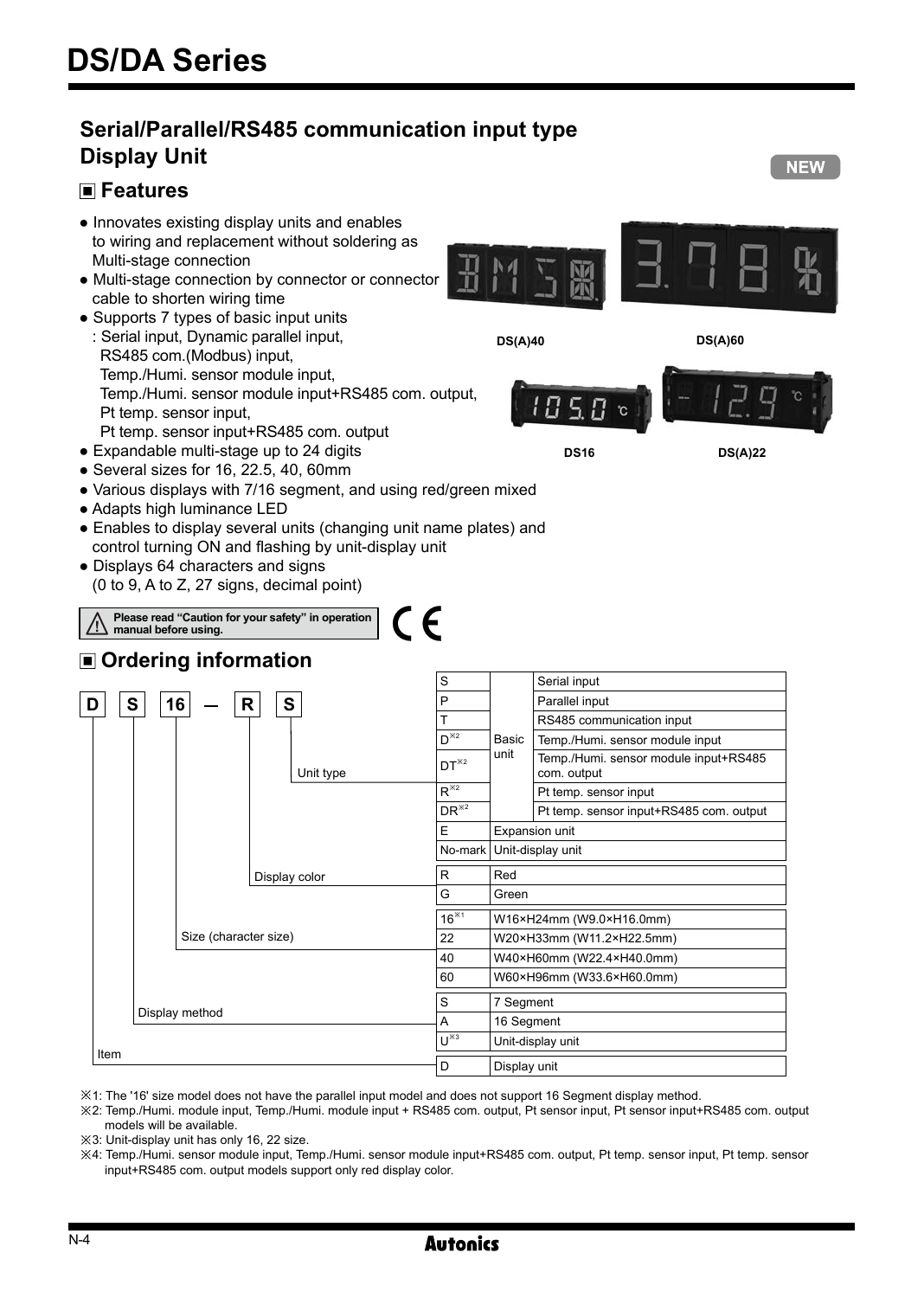**(A)** 

# **Specifications**

|                                     | Basic unit                                                                       | DS16-S/T/D                                                                                                                              | D 22- S/P/T/D/R                                                                     | D <sub>40</sub> -S/P/T/D/DT/R/RT                                                                 | DO60-S/P/T/D/DT/R/RT                                                                                         | Photo<br>electric<br>sensor    |  |  |  |
|-------------------------------------|----------------------------------------------------------------------------------|-----------------------------------------------------------------------------------------------------------------------------------------|-------------------------------------------------------------------------------------|--------------------------------------------------------------------------------------------------|--------------------------------------------------------------------------------------------------------------|--------------------------------|--|--|--|
| Model                               | <b>Expansion unit</b>                                                            | $DS16 E$                                                                                                                                | D 22- E                                                                             | $D$ 40- $E$                                                                                      | $D \Box 60$ - $E$                                                                                            | (B)                            |  |  |  |
|                                     |                                                                                  | D <sub>U</sub> LS: Serial                                                                                                               |                                                                                     |                                                                                                  |                                                                                                              | Fiber<br>optic<br>sensor       |  |  |  |
|                                     |                                                                                  |                                                                                                                                         | D□□-P: Parallel(Dynamic Parallel 1, Dynamic Parallel 2)                             |                                                                                                  |                                                                                                              | (C)<br>Door/Area               |  |  |  |
| Input method                        |                                                                                  | DUI-T: RS485 communication (Modbus protocol)                                                                                            |                                                                                     |                                                                                                  |                                                                                                              |                                |  |  |  |
|                                     |                                                                                  | DS□-RD/RDT: Temp./Humi. sensor module(THD-RM-S) input(I <sup>2</sup> C input type)                                                      |                                                                                     |                                                                                                  |                                                                                                              |                                |  |  |  |
|                                     |                                                                                  |                                                                                                                                         | DS $\Box$ -RR/RRT: Pt temp. sensor input(supports DPt100Ω, JPt 100Ω) $^{*\!\times}$ |                                                                                                  |                                                                                                              | (D)<br>Proximity               |  |  |  |
|                                     | Display color <sup>*2</sup>                                                      | sensor<br>Red, Green(selectable by model)                                                                                               |                                                                                     |                                                                                                  |                                                                                                              |                                |  |  |  |
|                                     | Power supply                                                                     | 12-24VDC                                                                                                                                |                                                                                     |                                                                                                  |                                                                                                              | (E)                            |  |  |  |
|                                     | Allowable voltage range                                                          | 90 to 110% of rated voltage                                                                                                             |                                                                                     |                                                                                                  |                                                                                                              | Pressure<br>sensor             |  |  |  |
|                                     | D <sub>O</sub> RS/RP/RT/RE                                                       | Max. 20mA                                                                                                                               | Max. 25mA                                                                           | Max. 55mA                                                                                        | Max. 65mA                                                                                                    |                                |  |  |  |
| noidrnusnoc<br>Current              | $\frac{1}{\log a}$<br>RD/RDT/RR/RRT                                              | Max. 40mA                                                                                                                               | Max. 40mA                                                                           | Max. 55mA                                                                                        | Max. 65mA                                                                                                    | (F)<br>Rotary<br>encoder       |  |  |  |
|                                     | Green                                                                            | Max. 15mA                                                                                                                               | Max. 20mA                                                                           | Max. 40mA                                                                                        | Max. 45mA                                                                                                    | (G)                            |  |  |  |
|                                     | Character size                                                                   | W9×H16mm                                                                                                                                | W11.2×H22.5mm                                                                       | W22.4×H40mm                                                                                      | W33.6×H60mm                                                                                                  | Connector/<br>Socket           |  |  |  |
|                                     | Max. Clock <sup>*8, *4</sup>                                                     | · Serial input: Max. 2kHz                                                                                                               | • Parallel input: Dynamic Parallel 1: Max. 3kHz, Dynamic Parallel 2: Max. 1.5kHz    |                                                                                                  |                                                                                                              | (H)<br>Temp.<br>controller     |  |  |  |
| Input logic <sup>*3</sup>           |                                                                                  |                                                                                                                                         |                                                                                     | Selectable positive logic(PNP), negative logic(NPN)(change by the function set switch)           |                                                                                                              |                                |  |  |  |
|                                     | Input resistance <sup>*3</sup>                                                   | $\frac{1}{SSR}$<br>$20k\Omega$                                                                                                          |                                                                                     |                                                                                                  |                                                                                                              |                                |  |  |  |
| Input level <sup>*3</sup>           |                                                                                  | High: 4.5-24VDC, Low: 0-1.2VDC                                                                                                          |                                                                                     |                                                                                                  |                                                                                                              |                                |  |  |  |
|                                     | Display character <sup>*5</sup>                                                  | 64 characters and signs (0 to 9, A to Z, 27 signs, decimal point)                                                                       |                                                                                     |                                                                                                  |                                                                                                              |                                |  |  |  |
|                                     | DS <sup>[1</sup> -RD/RDT temperature: -19.9 to 60.0°C, humidity: 00.0 to 99.9%RH |                                                                                                                                         |                                                                                     |                                                                                                  | (J)<br>Counter                                                                                               |                                |  |  |  |
|                                     | Display temp./humi. range                                                        | DS <sup>-</sup> RR/RRT temperature: -50.0 to 400.0°C or -58.0 to 752.0°F                                                                |                                                                                     |                                                                                                  |                                                                                                              |                                |  |  |  |
|                                     |                                                                                  | DS $\Box$ -RD/RDT temperature: ±1.0°C(room temperature <sup>*6</sup> ), humidity: ±2.0%RH(10 to 90%RH, room temperature <sup>*6</sup> ) |                                                                                     |                                                                                                  |                                                                                                              |                                |  |  |  |
|                                     | Display accuracy                                                                 | DS□-RR/RRT: ±0.5% F.S.                                                                                                                  |                                                                                     |                                                                                                  |                                                                                                              |                                |  |  |  |
| Output                              |                                                                                  |                                                                                                                                         |                                                                                     | RS485 com. output(Modbus RTU) <sup>37</sup>                                                      |                                                                                                              | (L)<br>Panel                   |  |  |  |
|                                     |                                                                                  | Serial/RS485 com. input: 24 units                                                                                                       |                                                                                     |                                                                                                  |                                                                                                              | meter                          |  |  |  |
|                                     | The number of max, multi-                                                        |                                                                                                                                         |                                                                                     | Parallel: Dynamic Parallel 1 : 6 units(4Bit), 4 units(6Bit)/ Dynamic Parallel 2 : 24 units(6Bit) |                                                                                                              | (M)<br>Tacho/                  |  |  |  |
|                                     | stange connections                                                               |                                                                                                                                         |                                                                                     |                                                                                                  | Temp./Humi. sensor module input(+RS485 com. output): 6 units(3 units for temp. display, 3 units for humidity | Speed/ Pulse<br>meter          |  |  |  |
|                                     |                                                                                  | display, except unit-display unit)                                                                                                      | Pt temperature sensor input(+RS485 com. output): 4EA(except unit-display unit)      |                                                                                                  |                                                                                                              | (N)<br>Display                 |  |  |  |
|                                     | Noise resistance                                                                 |                                                                                                                                         | $\pm 500$ V the square wave noise (pusel width: $1\mu s$ ) by the noise simulator   |                                                                                                  |                                                                                                              |                                |  |  |  |
| Envir-                              | Ambient temperature                                                              |                                                                                                                                         |                                                                                     | -10 to 55°C, storage: -25 to 65°C (for THD-RM-S, -19.9 to 60°C, storage: -19.9 to 60°C)          |                                                                                                              | (O)                            |  |  |  |
| onment                              | Ambient humidity                                                                 |                                                                                                                                         | 35 to 85%RH (for THD-RM-S, 0 to 99.9%, storage: 0 to 99.9%)                         |                                                                                                  |                                                                                                              | Sensor<br>controller           |  |  |  |
|                                     |                                                                                  |                                                                                                                                         | Cap: right/left 1EA,                                                                |                                                                                                  |                                                                                                              |                                |  |  |  |
| Accessory                           | Basic unit                                                                       | Cap: right/left 1EA                                                                                                                     | Connector: 1EA                                                                      | Connector: 1EA <sup>*8</sup>                                                                     |                                                                                                              | (P)<br>Switching<br>mode power |  |  |  |
|                                     | <b>Expansion unit</b>                                                            |                                                                                                                                         |                                                                                     | Ribbon cable: 1EA(50mm)                                                                          |                                                                                                              | supply                         |  |  |  |
|                                     | <b>DS</b> -RD/RDT                                                                | Temp./Humi. sensor module(THD-RM-S)                                                                                                     |                                                                                     |                                                                                                  |                                                                                                              | (Q)<br>Stepper                 |  |  |  |
| Protection                          |                                                                                  | IP40 (front part)                                                                                                                       |                                                                                     |                                                                                                  |                                                                                                              | motor&<br>Driver&Controlle     |  |  |  |
| Approval <sup>*5</sup><br>C€<br>(R) |                                                                                  |                                                                                                                                         |                                                                                     |                                                                                                  | Graphic/                                                                                                     |                                |  |  |  |
|                                     | $D\square \square$<br>S/P/T/R/RT                                                 | Approx. 53g<br>(approx. 12g)                                                                                                            | Approx. 58g<br>(approx. 17g)                                                        | Approx. 70g<br>(approx. 28g)                                                                     | Approx. 115g<br>(approx. 60g)                                                                                | Logic<br>panel                 |  |  |  |
| Weight <sup>*s</sup>                |                                                                                  | Approx. 168q                                                                                                                            | Approx. 173g                                                                        | Approx. 184q                                                                                     | Approx. 216g                                                                                                 | (S)                            |  |  |  |
|                                     | DS <sup>-</sup> RD/RDT                                                           | (approx. 12g)                                                                                                                           | (approx. 17g)                                                                       | (approx. 28q)                                                                                    | (approx. 60q)                                                                                                | Field<br>network               |  |  |  |
|                                     | $D \square \square \square E$                                                    | Approx. 77g<br>$(approx. 12g)^{*10}$                                                                                                    | Approx. 92g<br>(approx. $17g)^{1/10}$                                               | Approx. 70g<br>(approx. 28g)                                                                     | Approx. 115g<br>${\rm (approx.60g)}$                                                                         | device                         |  |  |  |
|                                     |                                                                                  |                                                                                                                                         |                                                                                     |                                                                                                  |                                                                                                              |                                |  |  |  |

※1: 16 size model does not support Pt temperature sensor input.

※2: Temp./Humi. sensor module input, Temp./Humi. sensor module input+RS485 com. output, Pt temp. sensor input, Pt temp. sensor input+RS485 com. output models support only red display color.

※3: It is only for Serial, Parallel input models.

※4: Max. Clock is for 1:1 of duty ratio (ON, OFF ratio).

※5: It is only for Serial, Parallel, RS485 com. input models.

※6: Room temperature 23℃±5℃

※7: RS485 com. output supports only DS40-R T, DS60-R T models.

※8: It is only for Parallel input model.

※9: The weight is with packaging and the weight in parentheses is only unit weight.

※10: This is 3 units' weight as packaging unit and the weight in parentheses is only unit weight.

※Environment resistance is rated at no freezing or condensation.

**(T) Software**

**(U) Other**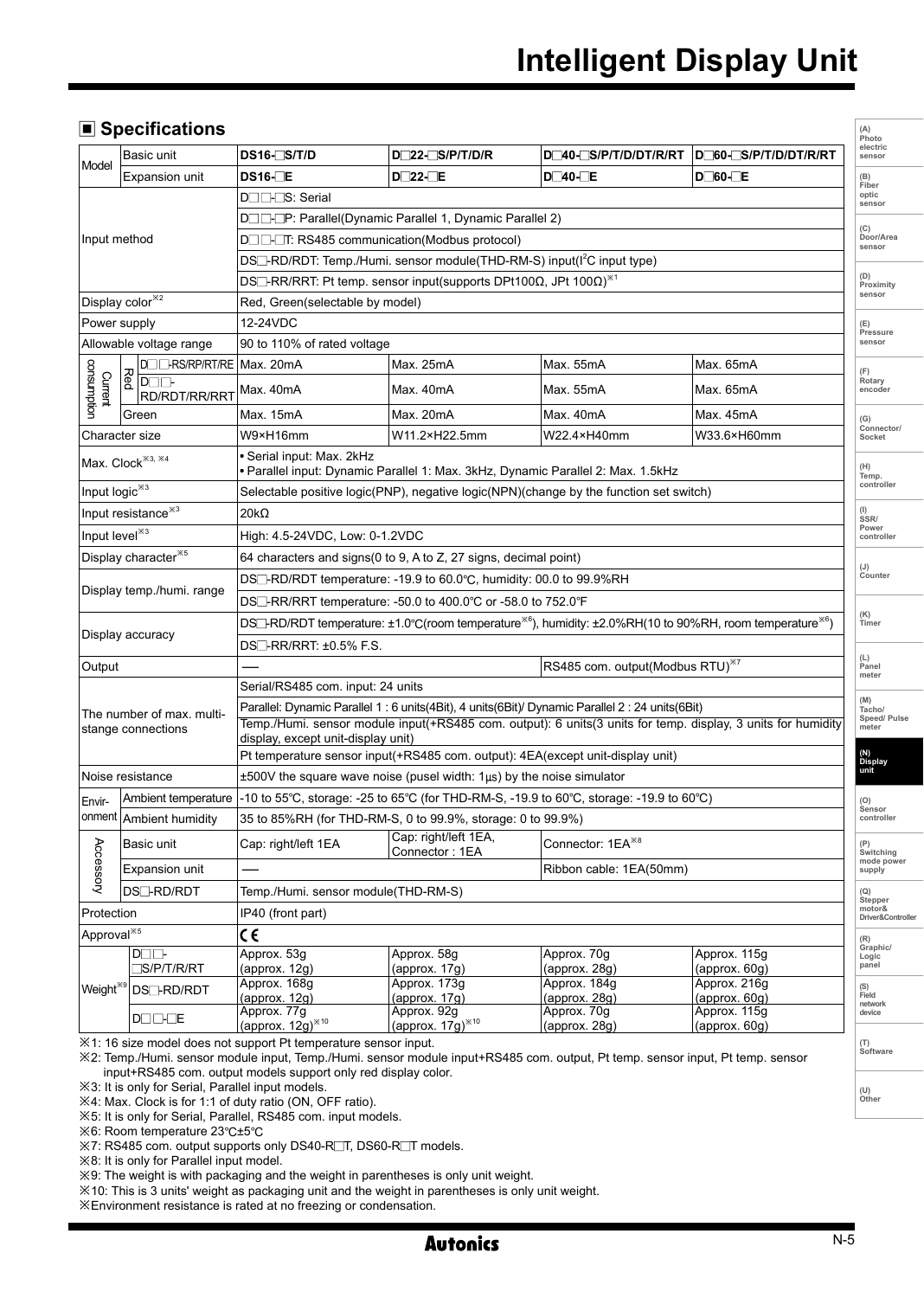# ■ Remove of protection cover

To operate the function set switch of the  $D\Box 40$ ,  $D\Box 60$  models, you should remove the protection cover.

Press the connection parts (4 points) of the protection cover at the top/bottom of the product with a flat-head screwdriver and the protection cover is removed.

**Caution: Before removing the protection cover, power must be turned OFF.** 

# **Connection of units**

# **DS16/D 22**

- Connect a basic unit, expansion units, a unit-display unit from the left and connect the caps the end of right and left.
- The middle bracket (sold separately) helps to protect deflection when connecting over 7 units. Use one middle bracket per 7 units.
- The basic unit supplies the power for expansion units and the unit-display unit and DATA input.



# **D 40/D 60**

Connect expansion connectors of units using a ribbon cable (accessory) as (Figure 1).

If the distance between expansion units is far as (Figure 2), you can connect the cable at the soldering pad. To use a soldering pad, remove the protection cover which only expansion units have.





※You can use both the 7 segment display method model and the 16 segment display method model mixed.

# **Input circuit**



# **Connections**

**● Temp./Humi. sensor module** input model



**● Pt temp. sensor input** model



※Shaded terminals are only for the model supporting RS485 communication output(DS40-R T, DS60-R T).



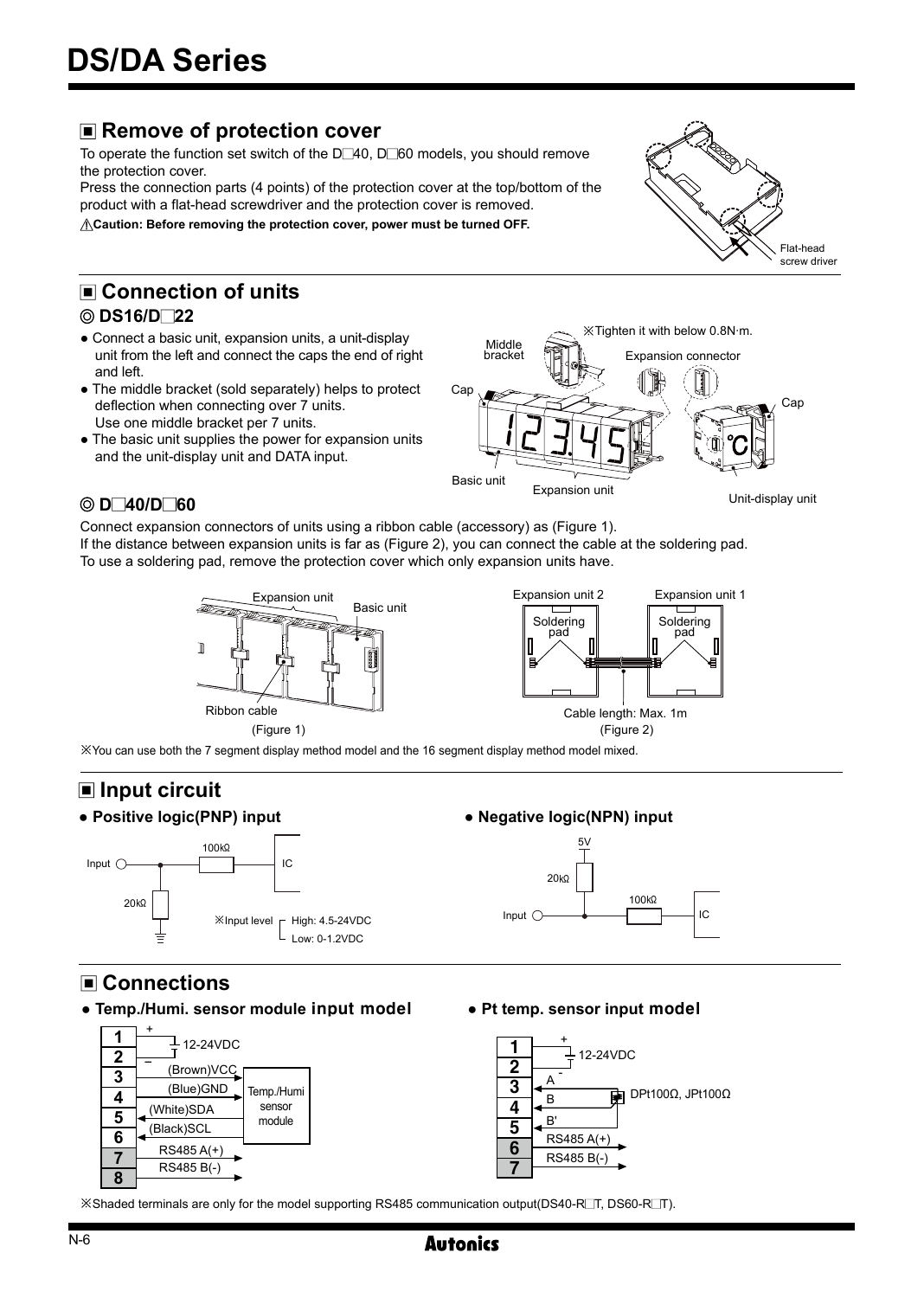# **Intelligent Display Unit**

#### **Part descriptions and function setting (A) Photo electric sensor** Only the basic unit model has the function set switch and the input terminal. The DS16, D $\square$ 22 models have them at the side, and the D $\square$ 40. D $\square$ 60 models have them at the rear. **(B) Fiber Serial input model optic sensor** ① **Expansion connector** ② **Function set switch (C) Door/Area sensor**  Using for connecting units. ON Refer to '■ Connection of units'. S1 1 Б O N  $52$  $\vert$  2 **(D) Proximity ● DS16- S ● D 22- S** S3 3 **sensor**  S4  $\overline{4}$ <Factory default> 5 ③ 4 **(E) Pressure sensor**  ② 4 5  $\odot$  $^{\circ}$ Switch 2 3 ① No. Function 2 3 off lon 1 **(F) Rotary** S1 Positive logic Negative logic<br>(NPN) 1 Input logic **encoder**  (PNP) S2 Not used Used Zero Blanking **(G) Connector/ Socket**  S3 Not used Used Decimal number **● D 40- S ● D 60- S** display※<sup>1</sup> S4 8Bit 5Bit<sup>\*2</sup> Data input Bit **(H) Temp. controller** で  $\circ$  $\overline{\mathcal{X}}$ 1: The other data except 0 to 9 are blank.  $\frac{1}{2}$  $\begin{bmatrix} 1 & 0 & 0 \\ 2 & 0 & 0 \\ 3 & 1 & 2 \\ 4 & 0 & 3 \end{bmatrix}$  $0 0 0 0 0$ ③ ※2: 5 Bit data input is compatible with Autonics pulse meter  $\odot$ (MP5W) and panel meter(MT4Y, MT4W). **(I) SSR/ Power controller** <sup>5</sup> <sup>5</sup> ① ③ **Input terminals** ② No. Code Function **(J) Counter**   $\circ$ VCC 12-24VDC ② ② $\vert$ 2 GND  $\vert$ ov **(K) Timer**  3 Data Data input  $\circ$  $\circ$ 4 CLOCK CLOCK input **(L) Panel** 5 LATCH LATCH input **meter**  ※For the D 22- S, connect the connector to input terminal. **(M) Tacho/ Speed/ Pulse Parallel input model meter**  ① **Expansion connector** ② **Function set switch (N) Display** Using for connecting units. ON **unit** Refer to ' Connection of units'. O<br>N S1 1 N J1 S2  $\overline{2}$ **(O) Sensor controller ● D 22- P** г S3 3  $\frac{1}{14}$   $\frac{13}{13}$ 4 S4 **(P) Switching mode power supply**  Ę <Factory default>  $\sqrt{12}$   $\sqrt{11}$ <sup>①</sup> <sup>②</sup> Teopolis<br>Peopoli Switch Function No.  $OFF$  ON **(Q)**  $\overline{\phantom{0}}$ **Stepper motor& Driver&Controller** S<sub>1</sub> Positive logic Negative logic Negative logic<br>(NPN) (PNP) S2 Not used Used Zero Blanking **(R) Graphic/ Logic panel ● D 40- P ● D 60- P** S3 6Bit 4Bit<sup>\*2</sup> Data input Bit S4 Dynamic 1 Dynamic 2 Dynamic 1/2 selection **(S) Field**  $\circ$ J1 **DE** All Zero Blanking<sup>\*1</sup> **network device**





※1: 4 Bit Data input is compatible with Autonics pulse meter(MP5Y, MP5W, panel meter(MT4Y, MT4W). ※2: When every number is '0', it becomes All Zero Blanking.

Ex)When displaying 000045 using two basic units, Using All Zero Blanking,



**Autonics** 

**(T) Software**

**(U) Other**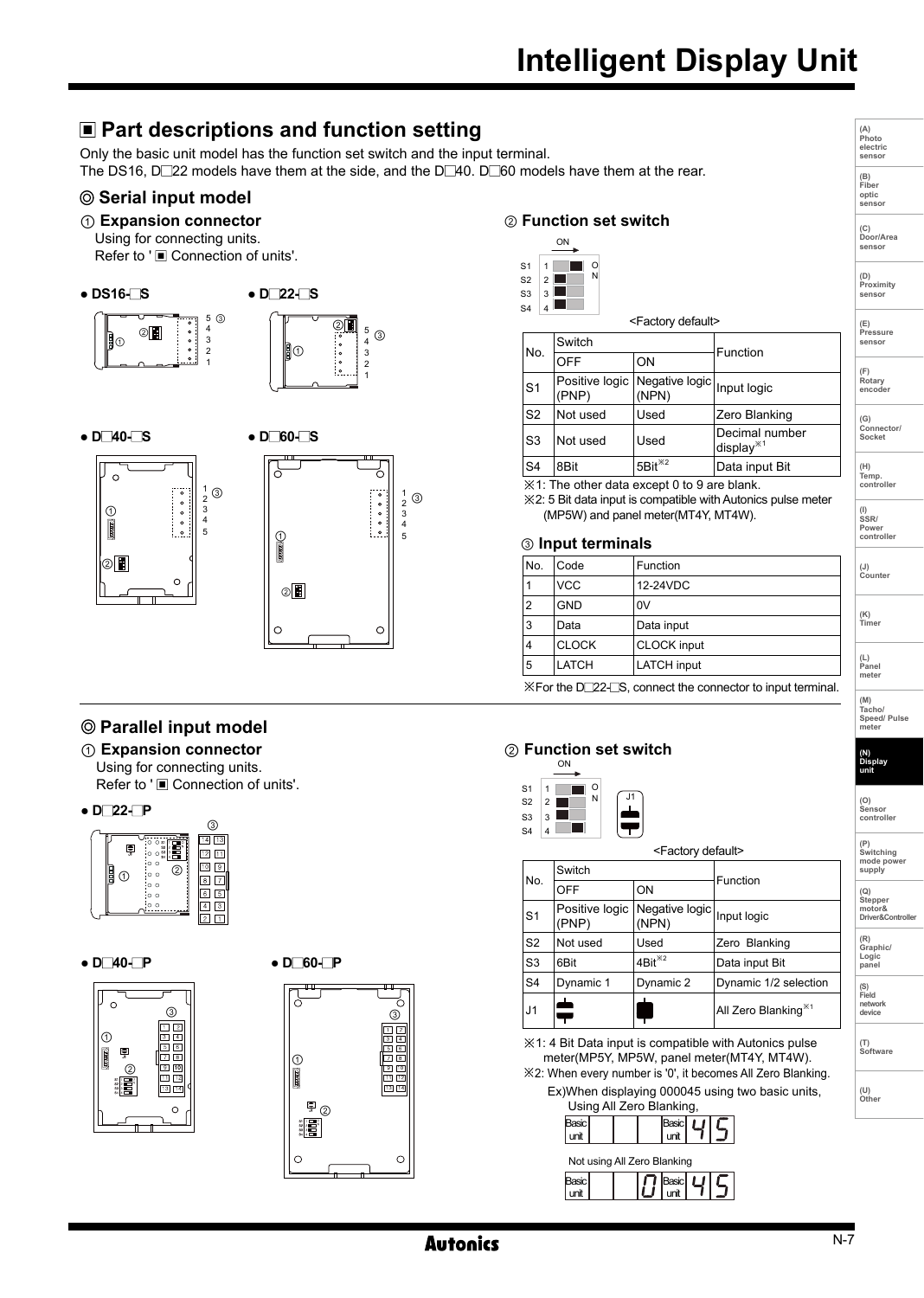# ③ **Input terminals**

| <b>Dytamic Parallel 1</b> |                    |                 |                    |                | Dytamic Parallel 2 <sup>*1</sup> |  |
|---------------------------|--------------------|-----------------|--------------------|----------------|----------------------------------|--|
| 4Bit Data input           |                    |                 | 6Bit Data input    |                | 6Bit Data input                  |  |
| Code                      | Function           | Code            | Function           | Code           | <b>Function</b>                  |  |
| <b>VCC</b>                | 12-24VDC           | VCC             | 12-24VDC           | <b>VCC</b>     | 12-24VDC                         |  |
| <b>GND</b>                | 0V                 | <b>GND</b>      | 0V                 | <b>GND</b>     | 0V                               |  |
| LE <sub>5</sub>           | LATCH <sub>5</sub> | LE3             | LATCH <sub>3</sub> | LATCH          | <b>LATCH</b> input               |  |
| LE4                       | LATCH <sub>4</sub> | LE <sub>2</sub> | LATCH <sub>2</sub> | <b>CLOCK</b>   | <b>CLOCK</b> input               |  |
| LE3                       | LATCH <sub>3</sub> | LE1             | LATCH <sub>1</sub> |                |                                  |  |
| LE <sub>2</sub>           | LATCH <sub>2</sub> | LE <sub>0</sub> | LATCH 0            | <b>UNIT</b>    | Unit                             |  |
| LE1                       | LATCH <sub>1</sub> | <b>DP</b>       | Decimal point      | DP             | Decimal point                    |  |
| LE0                       | LATCH 0            | D <sub>5</sub>  | $25$ Data          | D <sub>5</sub> | $25$ Data                        |  |
| <b>DP</b>                 | Decimal point      | D <sub>4</sub>  | $24$ Data          | D <sub>4</sub> | $24$ Data                        |  |
| D <sub>3</sub>            | $23$ Data          | D <sub>3</sub>  | $23$ Data          | D <sub>3</sub> | $23$ Data                        |  |
| D <sub>2</sub>            | $22$ Data          | D <sub>2</sub>  | $22$ Data          | D <sub>2</sub> | $22$ Data                        |  |
| D <sub>1</sub>            | $21$ Data          | D <sub>1</sub>  | $21$ Data          | D <sub>1</sub> | $21$ Data                        |  |
| D <sub>0</sub>            | $2^{\circ}$ Data   | D <sub>0</sub>  | $2^{\circ}$ Data   | D <sub>0</sub> | $2^{\circ}$ Data                 |  |
| <b>GND</b>                | 0V                 | GND             | 0V                 | <b>GND</b>     | 0V                               |  |
|                           |                    |                 |                    |                |                                  |  |

※1: When selecting Dynamic Parallel 2, 6 Bit Data input, All Zero Blanking OFF are fixed.

# **RS485 communication input model**

## ① **Expansion connector**

Using for connecting units. Refer to '■ Connection of units'.

**● DS16- T**





**● DS40/DA40- T**





# ② **Function set switch**

Using for setting communication response time, communication speed, and communication address

|                                                                                | ON<br>ON                                                                             |                                                       |
|--------------------------------------------------------------------------------|--------------------------------------------------------------------------------------|-------------------------------------------------------|
| S <sub>1</sub><br>1<br>S <sub>2</sub><br>$\overline{2}$<br>S <sub>3</sub><br>3 | .12<br>O<br>1<br>O<br>N<br>N<br> 4<br>$\overline{2}$<br>J8<br>3                      |                                                       |
| .11<br>$\overline{a}$                                                          | J18<br>4                                                                             | <factory default=""></factory>                        |
| No.                                                                            | Switch                                                                               | Function                                              |
| S <sub>1</sub>                                                                 | OFF: 5ms, ON: 20ms                                                                   | Communication<br>response time                        |
| S <sub>2</sub>                                                                 | 4800<br>9600<br>19200<br>38400<br>S <sub>2</sub>                                     | Communication<br>speed (bps) selection                |
| S <sub>3</sub>                                                                 | S3                                                                                   | (OFF: 0, ON: 1)                                       |
| J <sub>1</sub><br>to<br>J16                                                    | 32<br>31<br>2<br>J1<br>п<br>J2<br>IT .<br>П<br>14،<br>п<br>п<br>J8.<br>n<br>П<br>J16 | Communication<br>address selection<br>(OFF: 0, ON: 1) |

### ③ **Input terminals**

| No.            | Code       | Function   |
|----------------|------------|------------|
|                | <b>VCC</b> | 12-24VDC   |
| 2              | <b>GND</b> | 0V         |
| l 3            |            |            |
| $\overline{4}$ | $A(+)$     | RS485 A(+) |
| ا 5            | $B(-)$     | RS485 B(-) |

※For D 22- T, connect the connector to input terminal.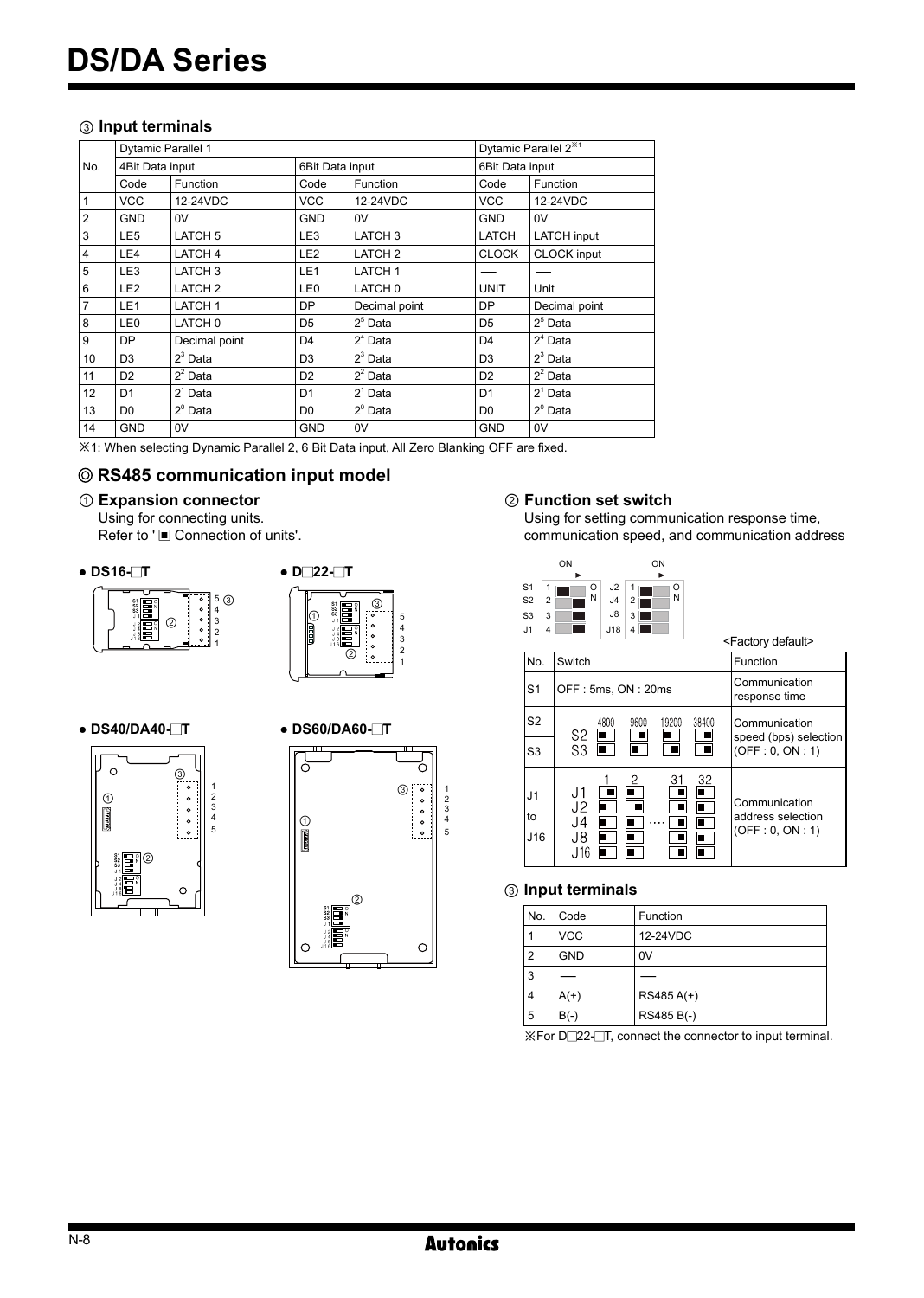# **Temp./Humi. sensor module input model**

- ① **Expansion connector** Using for connecting units. Refer to ' $\blacksquare$  Connection of units'.
- **DS16-RD**

# **● DS22-RD**





**● DS40-RD/RDT**





※Function set switches S5, J1, J2, J4 and input terminals no. 7, 8 are only for RS485 com. output model (DS40-RDT, DS60-RDT).

# **Pt temp. sensor input model**

- ① **Expansion connector** Using for connecting units. Refer to ' $\blacksquare$  Connection of units'.
- **DS22-RR**









**● DS60-RR/RRT**

※Function set switches S5, J1, J2, J4 and input terminals no. 6, 7 are only for RS485 com. ouptut models (DS40-RRT, DS60-RRT).

| ② Function set switch<br>OΝ<br>OΝ                        |                                           |                     |                                  |    |                                    |                                      |                                |
|----------------------------------------------------------|-------------------------------------------|---------------------|----------------------------------|----|------------------------------------|--------------------------------------|--------------------------------|
| S1<br>S <sub>2</sub><br>S <sub>3</sub><br>S <sub>4</sub> | 1<br>$\overline{2}$<br>3<br>4             | Ο<br>N              | S5<br>J1<br>J2<br>J <sub>4</sub> |    | 1<br>2<br>3                        | O<br>N                               | <factory default=""></factory> |
| No.                                                      | Switch<br>OFF                             |                     |                                  | ON |                                    |                                      | Function                       |
| S <sub>1</sub><br>S <sub>2</sub>                         | S <sub>1</sub><br>S <sub>2</sub><br>Func. | OFF<br>OFF<br>Temp. | ON<br>OFF<br>Humi.               |    | <b>OFF</b><br>ON<br>Temp.<br>Humi. | ON<br>ON<br>Temp./<br>Humi.<br>cross | Displays temp./humi.           |
| S <sub>3</sub>                                           | Not used                                  |                     |                                  |    | Used                               |                                      | Decimal point                  |
| S <sub>4</sub>                                           | Not used                                  |                     |                                  |    | Used                               |                                      | Unit-display unit              |
| S <sub>5</sub>                                           | 9,600bps                                  |                     |                                  |    | 38,400bps                          |                                      | Com. speed                     |
| J <sub>1</sub><br>J2<br>J <sub>4</sub>                   | . I 1<br>J2<br>J4.                        | 2                   |                                  |    |                                    | 8<br>г                               | Com. address                   |
|                                                          | ③ Input terminal                          |                     |                                  |    |                                    |                                      |                                |

| Code       | Function       | <b>Note</b>            |
|------------|----------------|------------------------|
| VCC        | 12-24VDC       | Power                  |
| <b>GND</b> | 0V             |                        |
| THD VCC    | THD-RM-S VCC   |                        |
| THD GND    | THD-RM-S GND   | Temp./<br>Humi. sensor |
| THD SDA    | THD-RM-S DATA  | module                 |
| THD SCL    | THD-RM-S CLOCK |                        |
| $A(+)$     | RS485 A(+)     | RS485 com.             |
| $B(-)$     | RS485 B(-)     |                        |
|            |                |                        |

#### ② **Function set switch** ON ON

| S1<br>S2<br>S3<br>S4       | S5.<br>Ο<br>Ν<br>2<br>۱1.<br>J2<br>3<br>J <sub>4</sub> | Ω<br>N<br>2<br>з | <factory default=""></factory> |
|----------------------------|--------------------------------------------------------|------------------|--------------------------------|
| No.                        | Switch                                                 |                  | Function                       |
|                            | OFF                                                    | ON               |                                |
| S1                         | DPt $100\Omega$                                        | JPt 100Ω         | Temp. sensor                   |
| S <sub>2</sub>             | °C                                                     | °F               | Temp. unit                     |
| S <sub>3</sub>             | 10 <sup>2</sup>                                        | $10^{1}$         | Displays integer               |
| S <sub>4</sub>             | Not used                                               | Used             | Decimal point                  |
| S5                         | 9,600bps                                               | 38,400bps        | Com. speed                     |
| J1<br>J2<br>J <sub>4</sub> | 2                                                      | 8                | Com. address                   |

#### ③ **Input terminal**

| No.            | Code       | Function           | Note                        |
|----------------|------------|--------------------|-----------------------------|
| 1              | <b>VCC</b> | 12-24VDC           |                             |
| $\overline{2}$ | <b>GND</b> | 0V                 | Power                       |
| 3              | А          | Pt temp. sensor A  |                             |
| 4              | B          | Pt temp. sensor B  | JPt 100Ω<br>DPt $100\Omega$ |
| 5              | R'         | Pt temp. sensor B' |                             |
| 6              | $A(+)$     | RS485 A(+)         | RS485 com.                  |
| 7              | $B(-)$     | RS485 B(-)         |                             |

| (A)<br>Photo<br>electric<br>sensor       |
|------------------------------------------|
| (B)<br>Fiber<br>optic<br>sensor          |
| (C)<br>Door/Area<br>sensor               |
| (D)<br>Proximity<br>sensor               |
| (E)<br>Pressure<br>sensor                |
| (F)<br>Rotary<br>encoder                 |
| $(G)$ Connector/<br>Socket               |
| (H)<br>Temp.<br>controller               |
| (I)<br>SSR/<br>''<br>Power<br>controller |
| (J)<br>Counter                           |
| (K)<br>Timer                             |
| (L)<br>Panel<br>meter                    |
| (M)<br>Tacho/<br>Speed/ Pulse<br>meter   |
| (N)<br>Dis<br>splay                      |

| (0)<br>Sensor<br>controller |
|-----------------------------|
| (P<br>Switching             |

**unit**

| m.<br>^de |
|-----------|
|           |

**(R) Graphic/ Logic panel**

**(S) Field network device**

**(T) Software**

**(U) Other**

 $\Omega$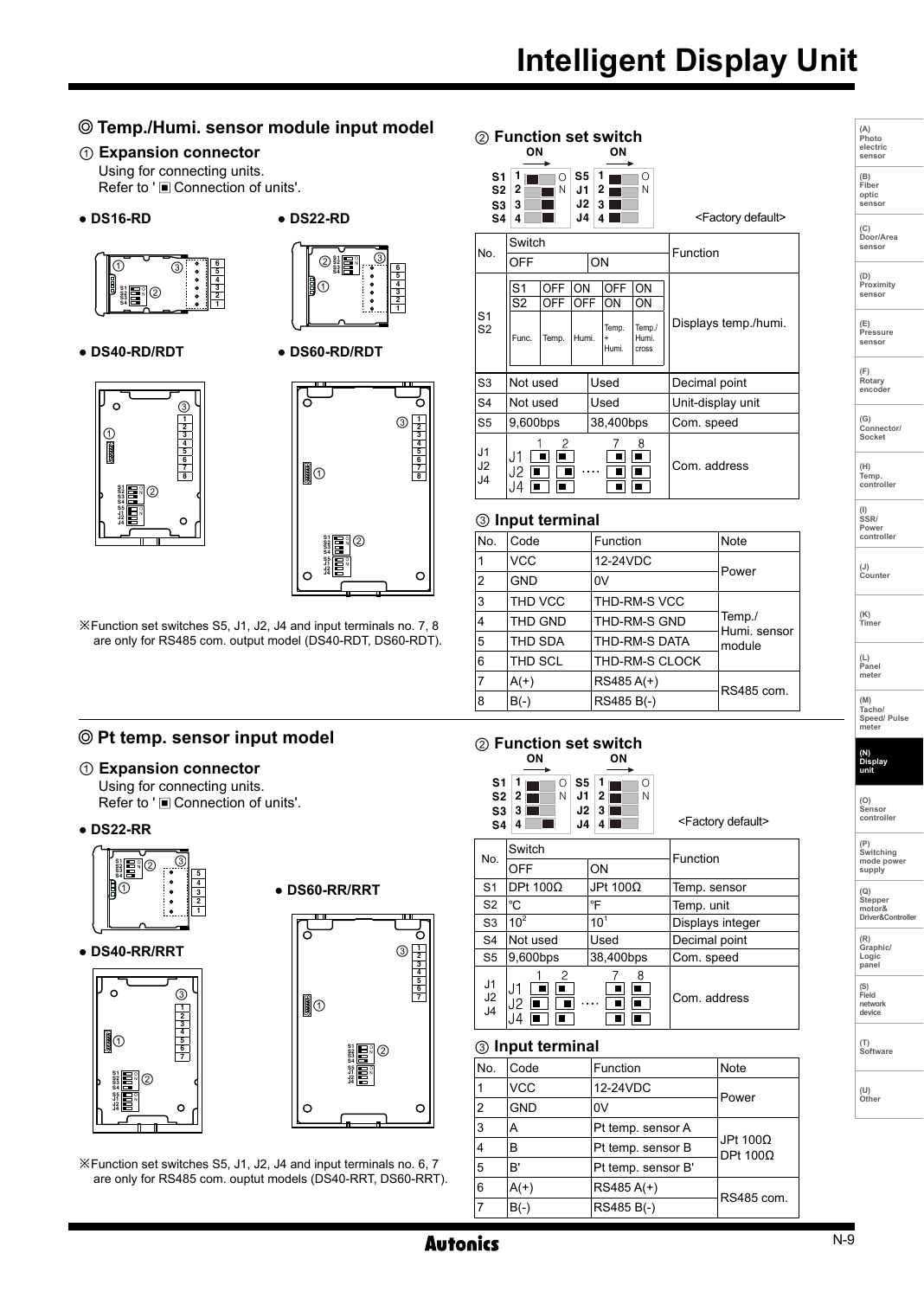# **Dimensions** (unit : mm)



# **DS22/DA22**



# **DS40/DA40**



# **DS60/DA60**



※N: Number of units ※Panel thickness: 1.5 to 4mm

| Units $(N)$    | $A(60N-3)$ |
|----------------|------------|
| 1              | 57         |
| $\overline{2}$ | 117        |
| 3              | 177        |
| 4              | 237        |
| 5              | 297        |
| 6              | 357        |
| $\overline{7}$ | 417        |
| 8              | 477        |
| 9              | 537        |
| 10             | 597        |
|                |            |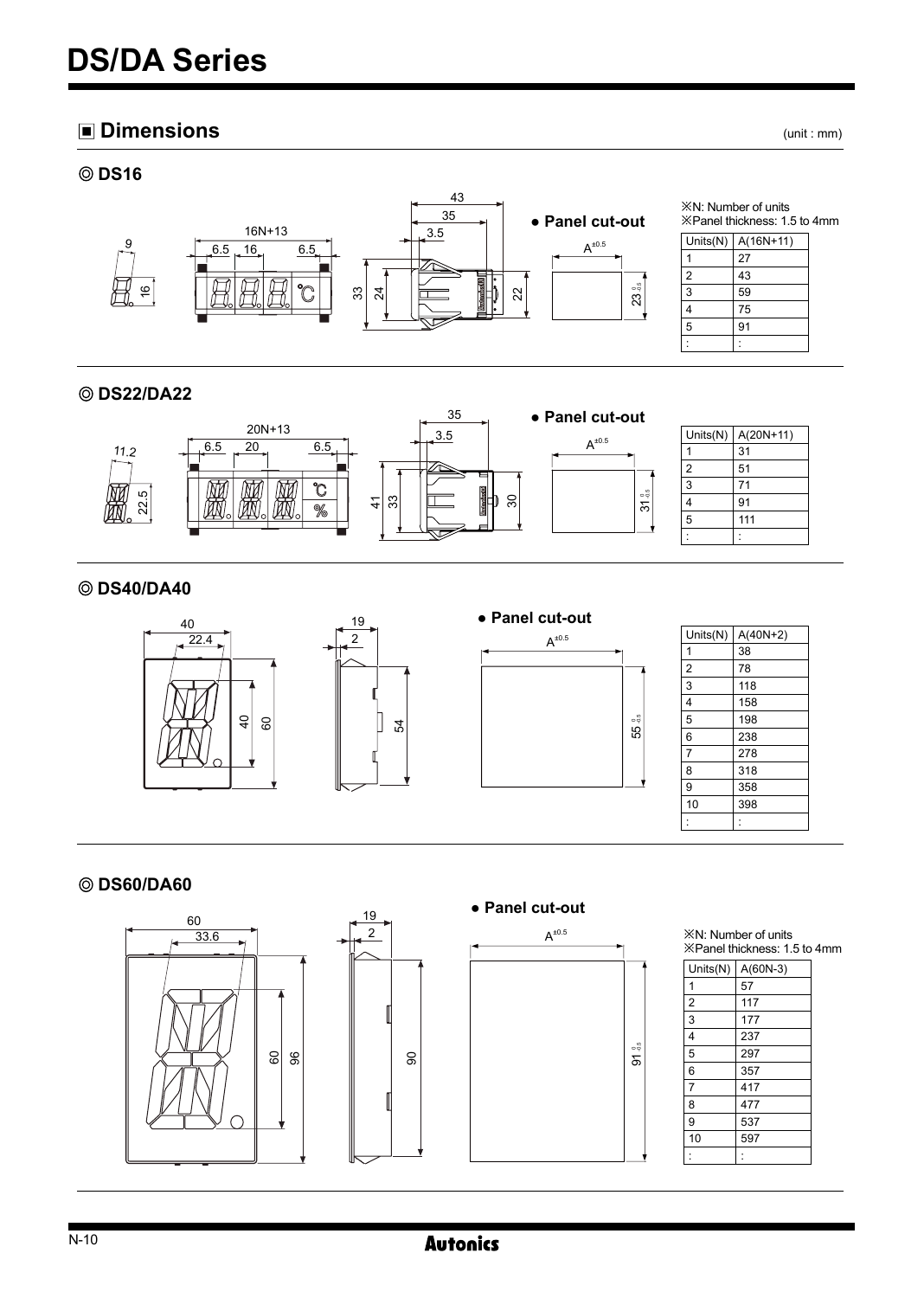

# **Unit-display unit**

This unit is for displaying unit by inserting a name plate. It has only 16, 22 sizes. (sold separately)

### **● Model**

| Color<br><b>Size</b> | Red     | <b>IGreen</b> |
|----------------------|---------|---------------|
| 16 <sub>mm</sub>     | IDU16-R | IDU16-G       |
| $122$ mm             | IDU22-R | IDU22-G       |

# **Unit name plates**

It provides unit-printed name plates as an accessory. You can select the desired unit name plate and insert this plate. (Single-stage unit name plate: 19 types, Dual-stage unit name plate: 2 types)





Single-stage unit name plate

Dual-stage unit name plate

# **Unit name plate insertion**

Remove the protection sheet and insert the unit name plate at between the case and the reflector.



 **Caution: Be sure about the correct insert direction.**



**(L) Panel meter** 

**(M) Tacho/ Speed/ Pulse meter** 

**(N) Display unit**

**(O) Sensor controller** 

**(P) Switching mode power supply (Q) Stepper motor& Driver&Controller**

**(R) Graphic/ Logic panel**

**(T) Software**

**(U) Other**

**(S) Field network device**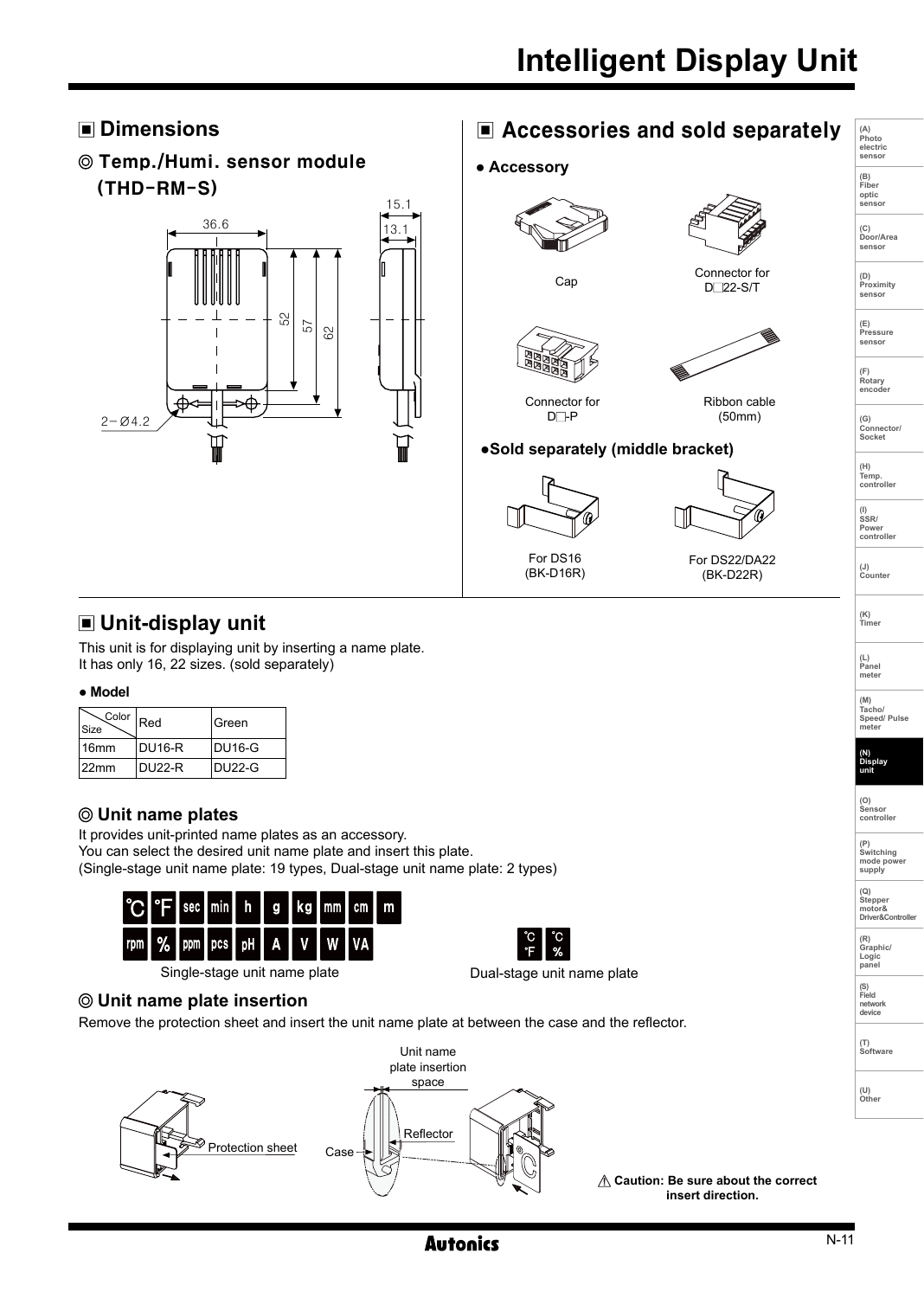# **Input DATA chart [Serial, Parallel, RS485 input model]**

**When selecting 5Bit data input for the serial input model, or 4Bit data input for the parallel input model, it displays only shaded part (0 to 9, A to F)**. If there is no input data after supplying the power, the basic unit differently displays by each input method; serial input model displays 'S', parallel input model displays 'P', and RS485 communication input model displays 'T'.

|                | DS Series (7 segment)         |                |                           |                |                                              |                |                          |                | DS Series(16 segment) |                |                   |                |                 |                       | <b>DU Series</b><br>(unit) |                     | Hi 2Bit                 |                | Low 4Bit       |                |                |
|----------------|-------------------------------|----------------|---------------------------|----------------|----------------------------------------------|----------------|--------------------------|----------------|-----------------------|----------------|-------------------|----------------|-----------------|-----------------------|----------------------------|---------------------|-------------------------|----------------|----------------|----------------|----------------|
| D <sub>5</sub> | D <sub>4</sub>                | D <sub>5</sub> | D <sub>4</sub>            | D <sub>5</sub> | D <sub>4</sub>                               | D <sub>5</sub> | D <sub>4</sub>           | D <sub>5</sub> | D <sub>4</sub>        | D <sub>5</sub> | D <sub>4</sub>    | D <sub>5</sub> | D <sub>4</sub>  | D <sub>5</sub>        | D <sub>4</sub>             | D <sub>5</sub>      | D <sub>4</sub>          |                |                |                |                |
|                | L                             | L              | H                         | H              | L                                            | H              | H                        | L              | L                     | L              | H                 | H              | L               | H.                    | H                          | $\mathsf{x}$        | $\overline{\mathsf{x}}$ | D <sub>3</sub> | D <sub>2</sub> | D <sub>1</sub> | D <sub>0</sub> |
|                | $\mathbf{g}_0$                |                | $\overline{\mathbf{B}}$ G | g              | W                                            |                | 8,                       |                | $\mathbb{G}$ o        |                | Øg                |                | 圆w              | $\frac{\sqrt{2}}{20}$ |                            |                     | No unit                 | L              | L              | L              | L              |
|                | $\frac{1}{11}$                |                | $\bm{H}_{\text{H}}$       |                | $\overline{H}_{X}$                           |                | Я                        |                | 圖1                    |                | 器н                |                | $\frac{M}{N}$ X | 圆                     |                            | Upper-<br>Lower OFF |                         | L              | L              | L              | н              |
|                | $\mathbf{Z}_2$                |                | $\bm{E}_1$                |                | $\mathbf{g}_{\scriptscriptstyle \mathsf{Y}}$ |                | g                        |                | $\mathbb{F}_2$        |                | 恩」                |                | M<br>MY         | 离+                    |                            | OŃ                  | Upper-Lower             | L              | L              | н              | L              |
|                | $\mathbf{g}_3$                |                | $\vec{a}$ ,               |                | $\mathbf{F}$ z                               |                | 员                        |                | $\mathbb{B}_3$        |                | 圆」                |                | M<br>© z        | 砢<br>m.               |                            | Upper ON            |                         | L              | L              | н              | н              |
|                | $\overline{q}_4$              |                | $\mathbf{g}_{\kappa}$     |                | $\overline{B}_{-1}$                          |                | q.                       |                | $H_4$                 |                | 图κ                |                | 贸.              | 爵.                    |                            | Lower ON            |                         | L              | н              | L              | L              |
|                | $\mathbf{5}$                  |                | $E_{\perp}$               |                | $\vec{c}$ (                                  |                | 8₩                       |                | 岛。                    |                | 圆山                |                | 闓(              | 圆<                    |                            | flashes             | Upper-Lower             | L              | н              | L              | н              |
|                | 56                            |                | Ям                        |                | $\mathbf{5}$                                 |                | $\overline{B}$ H(h)      |                | 日。                    |                | Mм                |                | 屬)              | 屬>                    |                            | Upper<br>flashes    |                         | L              | н              | н              | L              |
|                | $\mathbf{g}_{\mathbf{z}}$     |                | $\overline{\mathbf{a}}$ N |                | Я.                                           |                | $\bm{E}$ .               |                | $\mathbb{Z}_7$        |                | 阿 <sub>N</sub>    |                | 离.              | 冋<br>ës i             |                            | Lower<br>flashes    |                         | L              | н              | н              | н              |
|                | $\mathbf{g}_s$                |                | $\overline{a}$ o          | 9              | $\mathbf{u}$                                 |                | g,                       |                | $B_8$                 |                | 闓○                |                | 團.              | $\mathbb{S}$          |                            |                     |                         | н              | L              | L              | L              |
|                | B <sub>9</sub>                |                | $\bm{P}_\texttt{P}$       |                | 日^                                           |                | $\overline{H}_K$         |                | $\mathbb{B}$          |                | <i>图</i> p        |                | 照、              | 恩                     | $^{\circledR}$             |                     |                         | Н              | L              | L              | H              |
|                | $R_{\scriptscriptstyle\rm A}$ |                | $\mathbf{g}_\mathbf{q}$   |                | Я.                                           |                | Як                       |                | $F_{\rm A}$           |                | ß.                |                | 贸               | 恩#                    |                            |                     |                         | н              | L              | н              | L              |
|                | bв                            |                | $\overline{\mathsf{L}}$ R |                | $\boldsymbol{H}$                             |                | $\overline{H}_N$         |                | Øв                    |                | 留 <sub>R</sub>    |                | 屬,              | ß.                    |                            | %1                  |                         | Н              | L              | н              | н              |
|                | $\mathbf{g}_\mathrm{c}$       |                | 5s                        |                | $\boldsymbol{P}_2$                           |                | $\bar{\mathbf{a}} \circ$ |                | 圆c                    |                | 贸<br>8            |                | 盟?              | 留 <sub>%</sub>        |                            |                     |                         | Н              | н              | L              | L              |
|                | ៨៰                            |                | $\bm{g}_\mathrm{r}$       |                | Я.                                           |                | $\bm{f}_\text{L}$        |                | Øo                    |                | $\frac{\pi}{4}$ t |                | 贸.              | <b>國。</b>             |                            |                     |                         | н              | н              | L              | н              |
|                | 8 ∈                           |                | $\bm{H}$ ប                | 8              |                                              |                | Ø×                       |                | 8 с                   |                | 圈υ                | 贸              |                 | 黑★                    |                            |                     |                         | Н              | н              | Н              | L              |
|                | $\bm{S}_\mathrm{F}$           |                | Hv                        |                | 8-                                           |                | Blank                    |                | ЯF                    |                | 圆                 |                | Ø =             | Blank                 |                            |                     |                         | н              | H              | н              | H              |

※1: If this data is not for the unit-display unit, it maintains former state.

※The unit-display unit does not use the upper bit over D4. (Don't care: X)

Upper/Lower selection, ON/Flash function  $\frac{1}{\sqrt{1-\frac{1}{\sqrt{1-\frac{1}{\sqrt{1-\frac{1}{\sqrt{1-\frac{1}{\sqrt{1-\frac{1}{\sqrt{1-\frac{1}{\sqrt{1-\frac{1}{\sqrt{1-\frac{1}{\sqrt{1-\frac{1}{\sqrt{1-\frac{1}{\sqrt{1-\frac{1}{\sqrt{1-\frac{1}{\sqrt{1-\frac{1}{\sqrt{1-\frac{1}{\sqrt{1-\frac{1}{\sqrt{1-\frac{1}{\sqrt{1-\frac{1}{\sqrt{1-\frac{1}{\sqrt{1-\frac{1}{\sqrt{1$ ※Unit-display unit function

sec

※It is only available to use the unit-display unit with serial 5bit, parallel 4/6bit Dynamic 1 input when connecting the unit display unit and turning ON it. (Do not input data to the unit-display unit. )

※To display two data using zero blanking function

① Using the unit-display unit: If sending unit data signal after no.1 data(00123), it applies zero blanking function when displaying no.2 data (04567).



② Not using the unit-display unit: If sending no-unit data (HXXXLLLL) after no.1 data(00123), it applies zero blanking function to display no.2 data. In this case, transmitted data should be added one to the display digits. (no-unit data is added)

#### 456 11213 7

When do not using unit-display unit, no-unit data is used for data division. If it does not send no-unit data(HXXXLLLL), it displays no.1 data (00123) and no.2 data (04567) as one data.

Zero-blanking function is applied to no.1 data only.

# $\overline{B|B|}$

※Do not transfer unit data to basic/expansion unit. Unit bit(D7) of unit data is only for unit. If transferring unit data to basic/ expansion unit, unit bit (D7) displays the ignored data value. In this case, Zero blanking does not operate normally.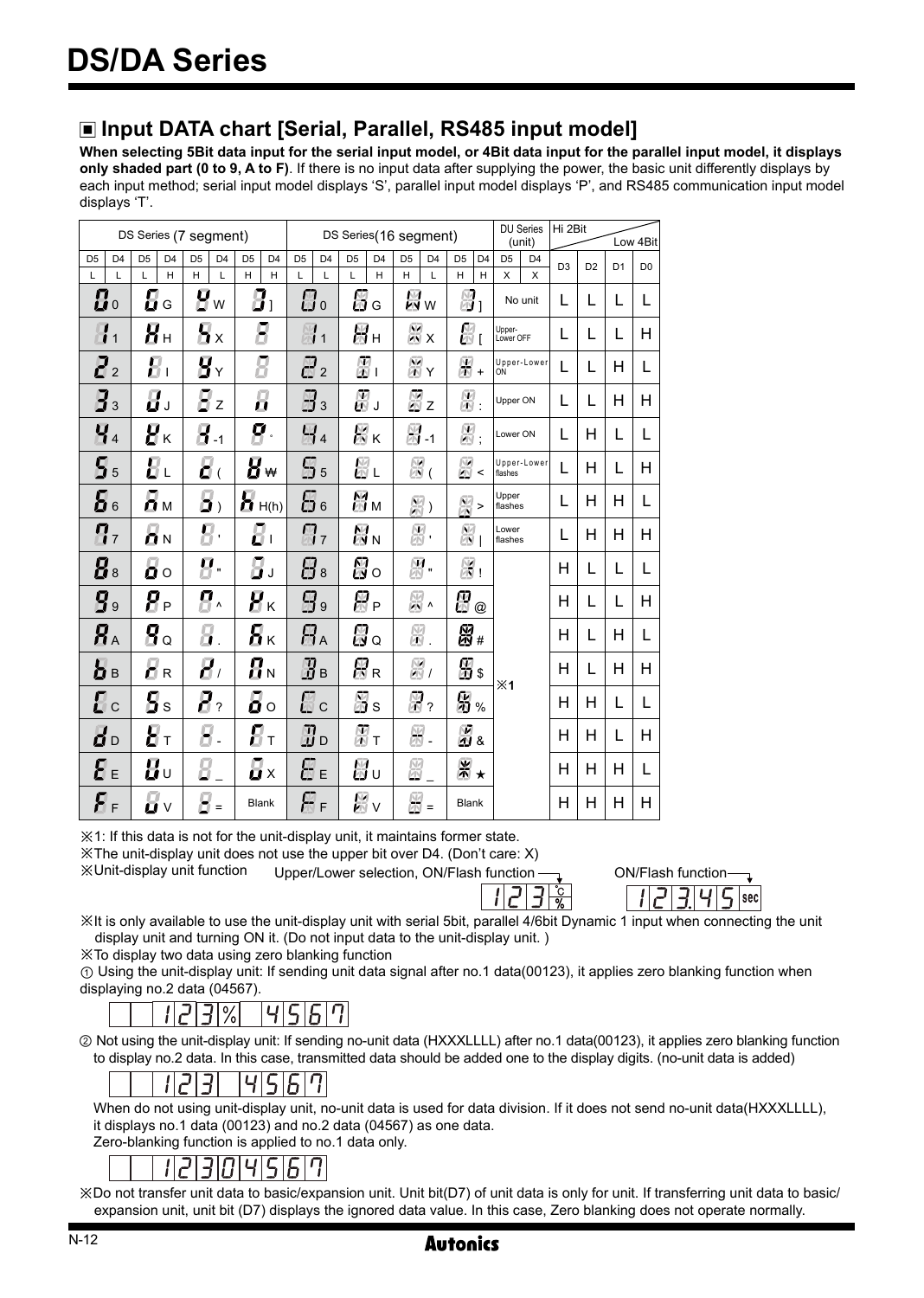# **DATA input method [Serial, Parallel, RS485 input model]**

# **Serial input model**

**● 5Bit Serial input (ex: displays 12.8**℃**)** 



 $\triangle$  Caution: The unit-display unit is available only for turning ON. Do not input data to the unit-display unit.

#### **● 8Bit Serial input (ex: displays 25**℃**)**



# **Parallel input model**

Example of unit organization by data input

| Dynamic               | Connectable 1 basic unit and 5 expansion units (6Digit)<br>4Bit<br>Ex) 10digit organization: (1 basic unit + 5 expansion units)+(1 basic unit + 3 expansion units) |                                                                                                                                                                                     |  |  |  |  |  |  |
|-----------------------|--------------------------------------------------------------------------------------------------------------------------------------------------------------------|-------------------------------------------------------------------------------------------------------------------------------------------------------------------------------------|--|--|--|--|--|--|
| Parallel 1            | 6Bit                                                                                                                                                               | Connectable 1 basic unit and 3 expansion units (4 Digit)<br>$\mathsf{Ex}$ ) 10 digit organization: (1 basic unit + 3 expansion units) $\times$ 2+(1 basic unit + 1 expansion units) |  |  |  |  |  |  |
| Dynamic<br>Parallel 2 | 6Bit                                                                                                                                                               | Connectable 1 basic unit and 23 expansion units (24 Digit)<br>(Ex) 30digit organization: (1 basic unit + 23 expansion units)+(1 basic unit + 5 expansion units)                     |  |  |  |  |  |  |

#### **● 4Bit Dynamic Parallel 1 transmission (ex: displays ACE007.)**



**Autonics** 

**(L) Panel meter (M) Tacho/ Speed/ Pulse meter** 

**(A) Photo electric sensor**

**(B) Fiber optic sensor**

**(C) Door/Area sensor** 

**(D) Proximity** senso

**(E) Pressure sensor** 

**(F) Rotary encoder** 

**(G) Connector/ Socket** 

**(H) Temp. controller**

**(I) SSR/ Power controller**

**(J) Counter** 

**(K) Timer** 

**(N) Display unit**

| Stepper          |
|------------------|
| motor&           |
| Driver&Controlle |

**(R) Graphic/ Logic panel**

**(S) Field**

**network device**

**(T) Software**

**(U) Other**

N-13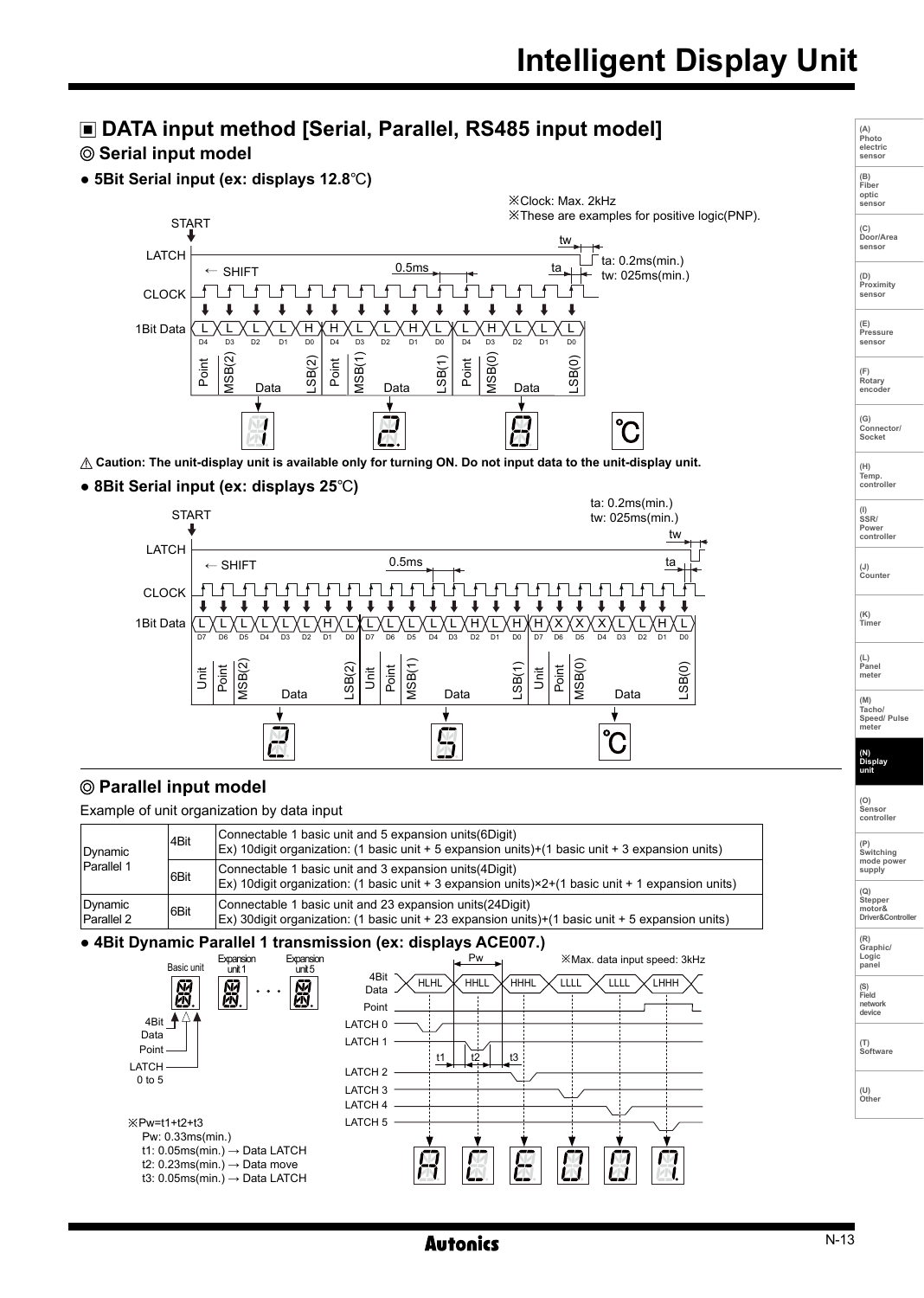



**● 6Bit Dynamic Parallel 1 transmission (ex: displays 50.80kg)**



**Caution: The unit-display unit is available only for turning ON. Do not input data to the unit-display unit.** 

※General parallel input is only for basic unit (Dynamic Parallel 1).

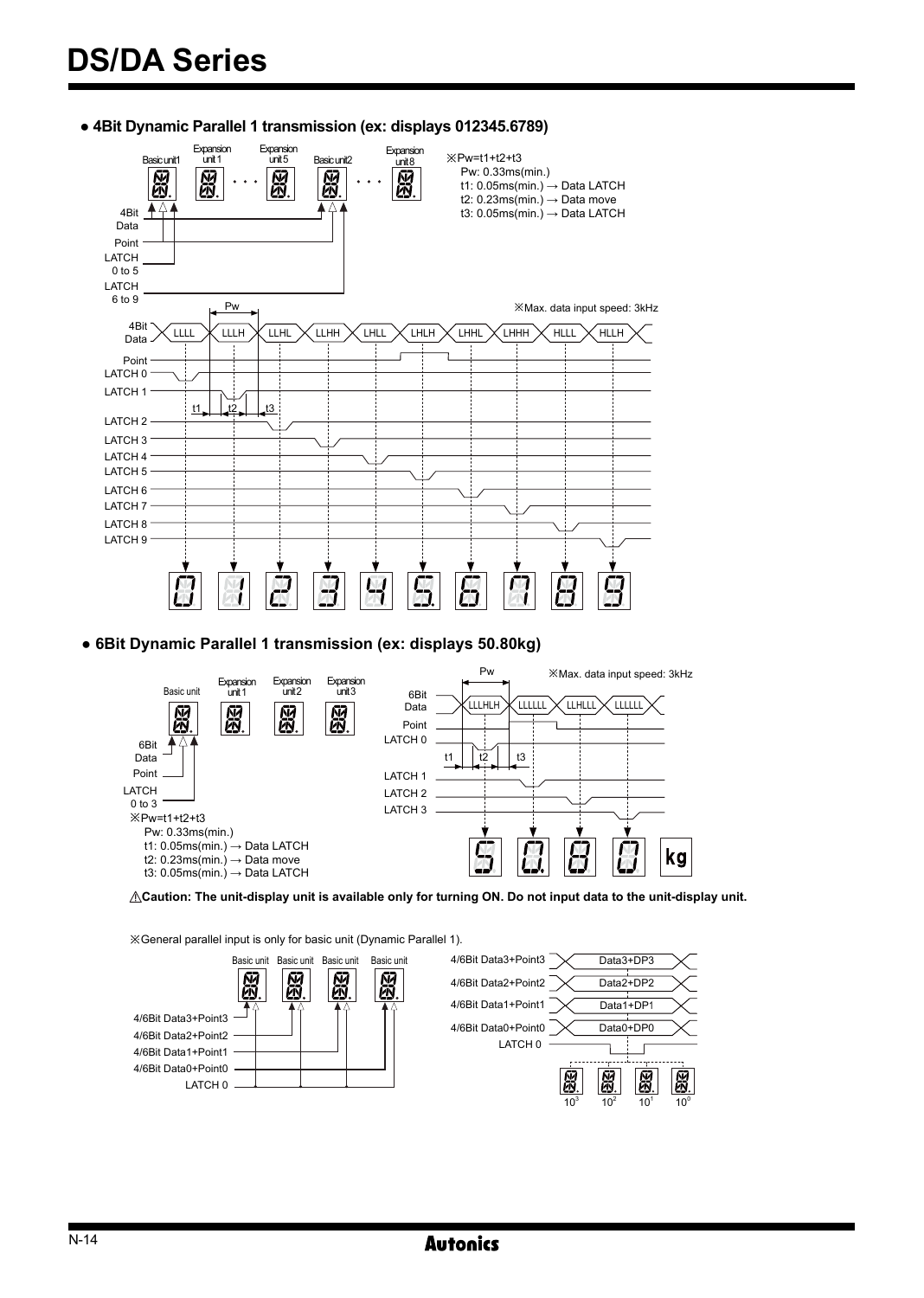# **Intelligent Display Unit**



# **● Ex: Displays 10H38M(10 hour 38 min.)**

Communication address: 1, Communication speed: 9600bps, Data Bit: 8Bit, Start/Stop Bit: 1Bit, Parity Bit: None

|                     |                 | Basic unit | Expansion<br>unit 1     | Expansion<br>unit <sub>23</sub> | • Query(master) |              |     |      |                    |      |                  |                     |
|---------------------|-----------------|------------|-------------------------|---------------------------------|-----------------|--------------|-----|------|--------------------|------|------------------|---------------------|
|                     |                 | 図          | 恩                       | 圆                               | Slave           | Function     |     |      | Starting address   |      |                  | No. of Register     |
| RS485+              |                 |            |                         |                                 | address         |              |     | High |                    | Low  | High             | Low                 |
| RS485-              |                 |            |                         |                                 | 01H             | 10H          |     | 00H  |                    | 00H  | 00H              | 04H                 |
| <b>Byte Counter</b> |                 |            | Data(400001)            |                                 | Data(400002)    | Data(400003) |     |      | Data(400004)       |      |                  | Error check (CRC16) |
| (No. of data byte)  |                 | High       | Low                     | High                            | Low             | High         | Low |      | High               | Low  | Low              | High                |
| 08H                 |                 | 00H        | 01H                     | 01H                             | 00H             | 11H          | 03H |      | 08H                | 16H  | D <sub>4</sub> H | 59H                 |
| • Response(slave)   |                 |            | Zero<br>Blanking<br>ON  |                                 |                 | H            | 5   | 8    |                    | N1   |                  |                     |
| Slave               | <b>Function</b> |            | <b>Starting Address</b> |                                 | No. of Register |              |     |      | Error Check(CRC16) |      |                  |                     |
| Address             |                 |            | High                    | Low                             | High            | Low          |     | Low  |                    | High |                  |                     |
|                     |                 |            |                         |                                 |                 |              |     |      |                    |      |                  |                     |

01H |10H |00H |00H |00H |04H |C1H |CAH

**(Q) Stepper motor& Driver&Controller**

**(R) Graphic/ Logic panel**

**(T) Software**

**(U) Other**

**(S) Field network device**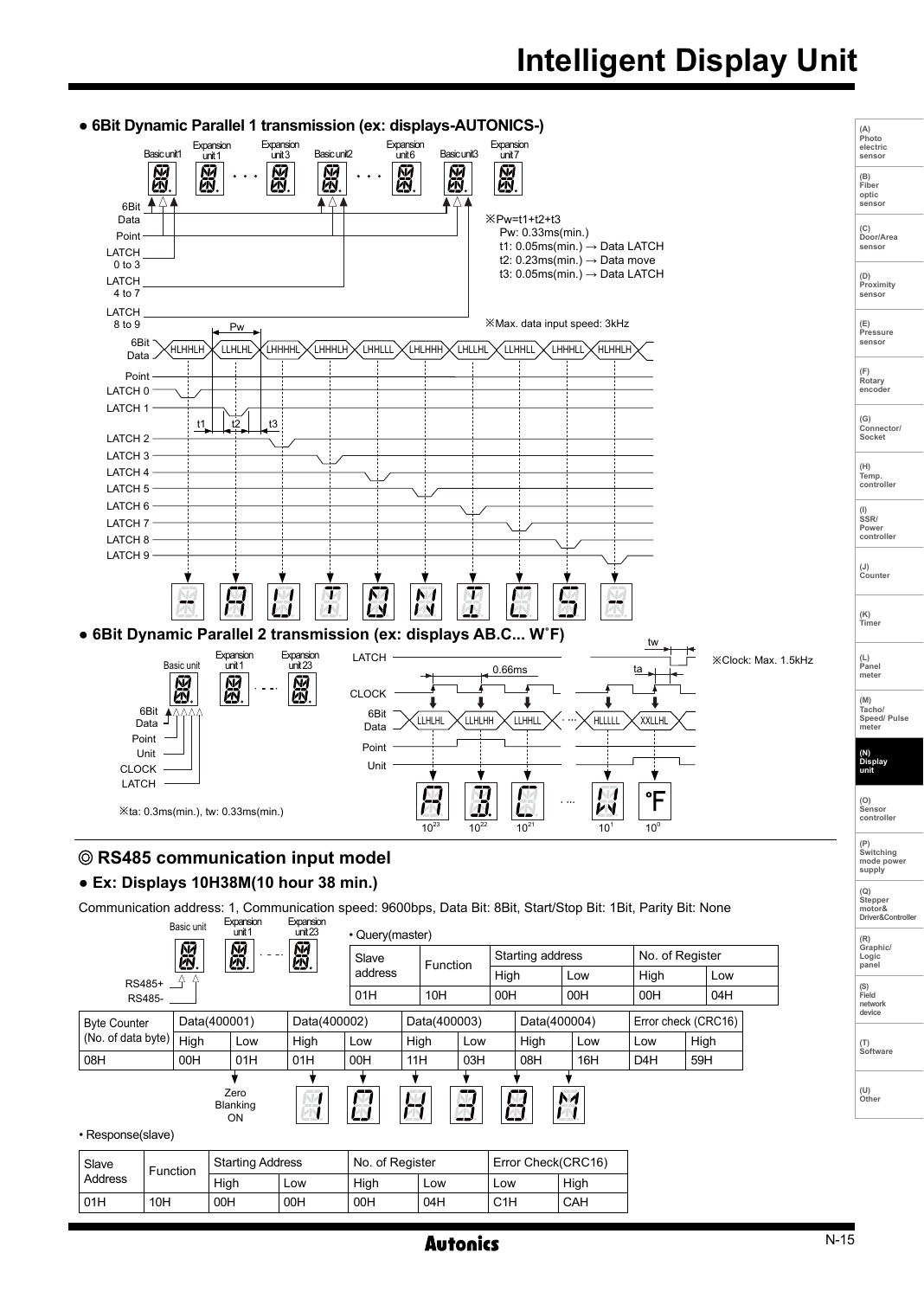# **Examples of display [Temp./Humi. sensor module, Pt temp. input model]**

# **Temp./Humi. sensor module input model**

**1)Temperature display(ex: displays -19.9**℃**) 2)Humidity display(ex: displays 50%)**



**3)Temperature+Humidity display(ex: displays 6.0**℃ **and 80.0%)**



**4)Temperature, Humidity display in turn (ex: displays -7.5**℃ **and 45.8% in turn)**



# **Pt temp. sensor input model**

**1)Temperature(**℃**) display**

**(displays DPt100Ω, 400.0**℃**)**



**2)Temperature(**℉**) display**



S4

※Temp./Humi. sensor module, Pt temp. sensor input model are applied Zero Blanking function automatically.

# **RS485 communication specifications**

※**Only for RS485 communicatio input/output model.** 

|                                        | Specifications                                    |                                                 |
|----------------------------------------|---------------------------------------------------|-------------------------------------------------|
| Item                                   | $ RS485$ com. input model( $D \Box \Box \Box T$ ) | RS485 com. output model(DS <sup>-RDT/RRT)</sup> |
| Communication protocol                 | Modbus RTU with 16bit CRC                         |                                                 |
| Connection type                        | <b>RS485</b>                                      |                                                 |
| Application standards                  | EIA RS485 standards                               |                                                 |
| Max. connections                       | 31 units(address: 01 to 32)                       | 8 units(address: 01 to 08)                      |
| Communication type                     | 2-wire half duplex(Half Duplex)                   |                                                 |
| Communication distance                 | Max. 800m                                         |                                                 |
| Communication speed                    | 4800/9600 /19200/38400bps                         | 9600/38400bps                                   |
| Communication response<br><b>Itime</b> | 5ms, 20ms                                         | 5ms(fixed)                                      |
| <b>Start Bit</b>                       | 1Bit(fixed)                                       |                                                 |
| Data Bit                               | 8Bit(fixed)                                       |                                                 |
| Parity Bit                             | None(fixed)                                       |                                                 |
| Stop Bit                               | 1Bit(fixed)                                       |                                                 |
| Protocol                               | Modbus RTU                                        |                                                 |

# **Integrated device management program (DAQMaster)**

It is only for the RS485 communication input model DAQMaster is able to display I/O source value, unit, and user setting value. For more information, please refer to the DAQMater user manual.

Visit our website (www.autonics.com) to download DAQMaster program.

| l Item        | Minimum requirements                                       |
|---------------|------------------------------------------------------------|
| System        | IBM PC compatible computer with Intel Pentium III or above |
|               | Operating system Microsoft Windows 98/NT/XP/Vista/7        |
| Memory        | 256MB or more                                              |
| Hard disk     | More than 1GB of free hard disk space                      |
| lvga          | 1024×768 or higher resolution display                      |
| <b>Others</b> | RS-232 serial port(9-pin), USB port                        |





N-16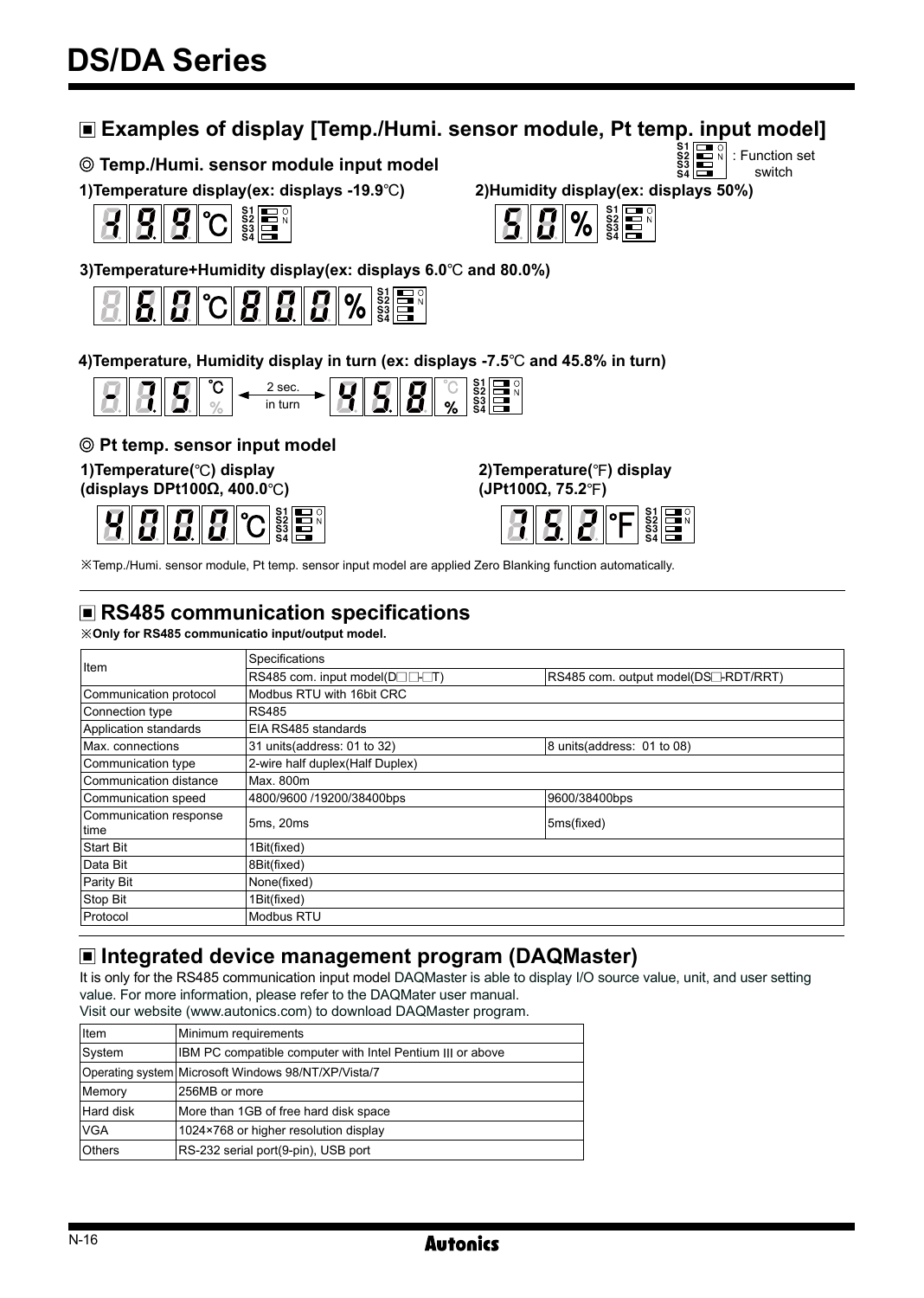**(A) Photo electric sensor**

**(B) Fiber optic sensor**

**(C) Door/Area sensor** 

**(D) Proximity** senso

**(E) Pressure sensor** 

**(F) Rotary encoder** 

**(G) Connector/ Socket** 

**(J) Counter** 

**(K) Timer** 

**(L) Panel meter** 

**(N) Display unit**

**(M) Tacho/ Speed/ Pulse meter** 

**(O) Sensor controller** 

**(P) Switching mode power supply** 

**(Q) Stepper motor& Driver&Controller**

**(R) Graphic/ Logic panel**

**(T) Software**

**(U) Other**

**(S) Field network device**

# **Communication setting**

 **Application of system organization**



※It is recommended to use Autonics communication converter; SCM-US48I (USB to RS485 converter, sold separately), SCM-38I (RS232C to RS485 converter, sold separately). Please use twisted pair wire for RS485 communication.

# Modbus Address Mapping

## **● Data format**

| Digit 1, 3, 5, 23 data        |                 |                |     |     |      |                |     |     | Digit 2, 4, 6, 24 data |     |     |                                  |     |                |     | (H)                                   |
|-------------------------------|-----------------|----------------|-----|-----|------|----------------|-----|-----|------------------------|-----|-----|----------------------------------|-----|----------------|-----|---------------------------------------|
| ID7                           | D <sub>6</sub>  | D <sub>5</sub> | ID4 | ID3 | ID2  | D <sub>1</sub> | ID0 | ID7 | D6                     | ID5 | ID4 | ID3                              | 'D2 | D <sub>1</sub> | lD0 | Temp.<br>controlle                    |
| Unit<br>• Product information | DO <sub>1</sub> |                |     |     | Data |                |     |     |                        |     |     | XDOT, unit are displayed at 'H'. |     |                |     | $\frac{1}{SSR}$<br>Power<br>controlle |

## **● Product information**

|                                 |          |            |          |                       | Factory default |                           | Note       |                                    |  |  |  |
|---------------------------------|----------|------------|----------|-----------------------|-----------------|---------------------------|------------|------------------------------------|--|--|--|
| No(Address)                     | Function | <b>R/W</b> |          | Parameter Description | <b>DOO-OT</b>   | <b>DS</b> -RDT/RRT DO BUT |            | DS <sup>-</sup> RDT/RRT            |  |  |  |
| 300001 to 300100                | 04       | R          | Reserved |                       |                 |                           |            |                                    |  |  |  |
| 300101(0064)                    | 04       | R          |          | Product number H      |                 |                           |            |                                    |  |  |  |
| 300102(0065)                    | 04       | R          |          | Product number L      |                 |                           |            |                                    |  |  |  |
| 300103(0066)                    | 04       | R          |          | Hardware version      |                 |                           |            |                                    |  |  |  |
| 300104(0067)                    | 04       | R          |          | Software version      |                 |                           |            |                                    |  |  |  |
| 300105(0068)                    | 04       | R          |          | Model name 1          | 'DS'            |                           |            |                                    |  |  |  |
| 300106(0069)                    | 04       | R          |          | Model name 2          | '(A'            | 'xx'                      |            |                                    |  |  |  |
| 300107(006A)                    | 04       | R          |          | Model name 3          | ')x'            | '-R'                      | DS(A)xx-xT | <b>DSxx-RDT</b><br><b>DSxx-RRT</b> |  |  |  |
| 300108(006B)                    | 04       | R          |          | Model name 4          | 'x-'            | 'DT' or 'RT'              |            |                                    |  |  |  |
| 300109(006C)                    | 104      | R          |          | Model name 5          | 'xT'<br>10      |                           |            |                                    |  |  |  |
| 300110(006D) to<br>300114(0071) | 04       | R          |          | Model name 6 to 10    |                 |                           |            |                                    |  |  |  |

# **● Monitoring data**

※Supports only temp./humi. module input+RS485 com. output(DS -RDT), Pt temp. input+RS485 com. output(DS -RRT) models.

| No(Address)      | Function |  | <b>R/W Parameter</b> | Description        |                           | Factory default | Note        |  |
|------------------|----------|--|----------------------|--------------------|---------------------------|-----------------|-------------|--|
|                  |          |  |                      | <b>IDS</b> -RDT    | <b>DS</b> -RRT            |                 |             |  |
| 301001(03E8)     | 104      |  |                      | Temp.(-199 to 600) | $ °C$ Temp.(-500 to 4000) |                 | Data of ×10 |  |
| 301002(03E9)     | 104      |  |                      | Humi.(0 to 999)    | °F Temp.(-580 to 7520)  — |                 | Data of ×10 |  |
| 301003 to 301100 | 104      |  |                      | Reserved           |                           |                 |             |  |
|                  |          |  |                      |                    |                           |                 |             |  |

### **● Display data**

※Supports only RS485 com. input (D□□-□T)model.

| $\sim$ ouppoins only indeed come input (Definition finduct. |          |            |                          |                          |                          |                           |                 |  |  |  |  |
|-------------------------------------------------------------|----------|------------|--------------------------|--------------------------|--------------------------|---------------------------|-----------------|--|--|--|--|
| No(Address)                                                 | Function | <b>R/W</b> |                          | Parameter Parameter name | Description              | Set range                 | Factory default |  |  |  |  |
| 400001(0000)                                                | 03/06/16 | R/W        |                          | Zero Blanking            | Zero Blanking ON/OFF set | $0:$ OFF, 1 : ON          | 0               |  |  |  |  |
| 400002(0001)                                                | 03/06/16 | R/W        |                          | Digit 1, 2               | 1, 2 display data        |                           |                 |  |  |  |  |
| 400003(0002)                                                | 03/06/16 | R/W        | —                        | Digit 3, 4               | 3, 4 display data        |                           |                 |  |  |  |  |
| 400004(0003)                                                | 03/06/16 | R/W        |                          | Digit 5, 6               | 5, 6 display data        |                           |                 |  |  |  |  |
| 400005(0004)                                                | 03/06/16 | R/W        | —                        | Digit 7, 8               | 7, 8 display data        |                           |                 |  |  |  |  |
| 400006(0005)                                                | 03/06/16 | R/W        |                          | Digit 9, 10              | 9, 10 display data       |                           |                 |  |  |  |  |
| 400007(0006)                                                | 03/06/16 | R/W        |                          | Digit 11, 12             | 11, 12 display data      |                           |                 |  |  |  |  |
| 400008(0007)                                                | 03/06/16 | R/W        | $\overline{\phantom{a}}$ | Digit 13, 14             | 13, 14 display data      | Refer to Input data chart |                 |  |  |  |  |
| 400009(0008)                                                | 03/06/16 | R/W        |                          | Digit 15, 16             | 15, 16 display data      |                           |                 |  |  |  |  |
| 4000010(0009)                                               | 03/06/16 | R/W        |                          | Digit 17, 18             | 17, 18 display data      |                           |                 |  |  |  |  |
| 4000011(000A)                                               | 03/06/16 | R/W        |                          | Digit 19, 20             | 19, 20 display data      |                           |                 |  |  |  |  |
| 4000012(000B)                                               | 03/06/16 | R/W        |                          | Digit 21, 22             | 21, 22 display data      |                           |                 |  |  |  |  |
| 4000013(000C)                                               | 03/06/16 | R/W        |                          | Digit 23, 24             | 23, 24 display data      |                           | 0               |  |  |  |  |
| 4000014 to 4000050 03/06/16                                 |          | <b>R/W</b> | Reserved                 |                          |                          |                           |                 |  |  |  |  |

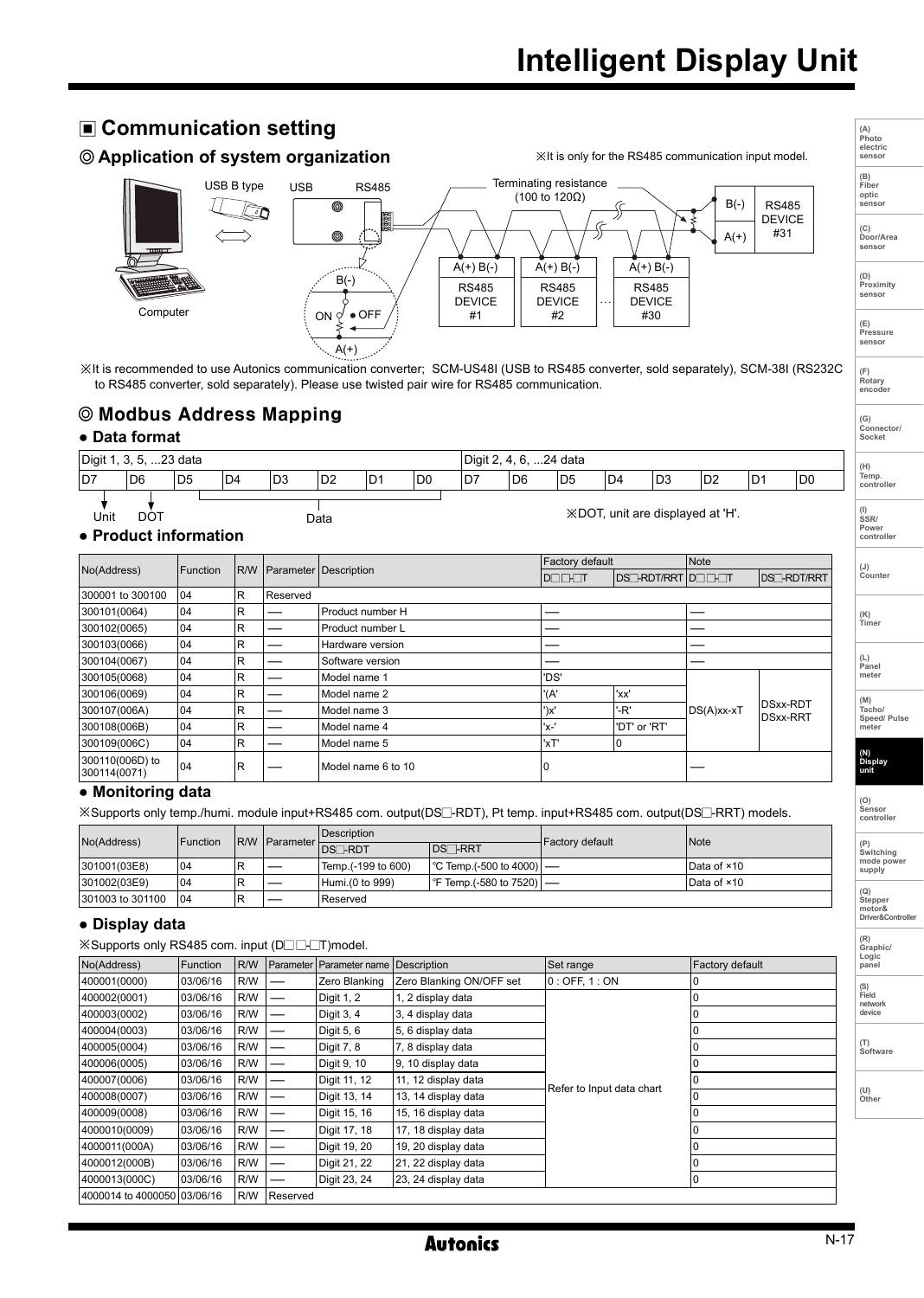# **Definition of communication command and block**

- Displays format of Query and Response.
- 1) Read Coil Status(Func 01H), Read Input Status(Func 02H)

#### **● Query(Server)**

| <b>Address</b> | Function | Start address |       | of data<br>IN <sub>o</sub> |       | CRC-16 |       |  |
|----------------|----------|---------------|-------|----------------------------|-------|--------|-------|--|
|                |          | lнı           | ILC   | HI                         | ∣∟∪   | LC     | lнı   |  |
| 1Byte          | 1Byte    | 1Byte         | 1Byte | 1Byte                      | 1Bvte | '1Bvte | 1Byte |  |

## **● Response(Slave)**

|                    | Function | No. of data byte | Data  | Data  | Data  | CRC-16 |       |  |
|--------------------|----------|------------------|-------|-------|-------|--------|-------|--|
| <b>Address</b>     |          |                  |       |       |       | ◡      | lнı   |  |
| <sup>1</sup> 1Byte | 1Byte    | 1Byte            | 1Bvte | 1Byte | 1Bvte | 1Byte  | 1Bvte |  |

#### 2) Read Holding Registers(Func 03H), Read Input Registers(Func 04H)

#### **● Query(Server)**

| <b>Address</b> | Function | Start address |       | INo. of data |       | CRC-16 |        |  |
|----------------|----------|---------------|-------|--------------|-------|--------|--------|--|
|                |          | HI            | ⋯     | HI           | ∪∟ו   | ⊐∟ו    | lнı    |  |
| 1Bvte          | 1Byte    | 1Byte         | 1Bvte | 1Byte        | 1Bvte | 1Byte  | 11Byte |  |

#### **● Response(Slave)**

| <b>Address</b> | Function | No. of data byte | l Data             |       | Data  |       | <sup>1</sup> Data |                    | CRC-16 |                    |
|----------------|----------|------------------|--------------------|-------|-------|-------|-------------------|--------------------|--------|--------------------|
|                |          |                  | lнı                | LC    | HI    | ⊔⊾    | н                 | ◡                  | -ILC   | lнı                |
| 1Bvte          | 1Byte    | 1Byte            | <sup>1</sup> 1Bvte | 1Bvte | 1Byte | 1Byte | <sup>1</sup> Bvte | <sup>'</sup> 1Bvte | 1Byte  | <sup>'</sup> 1Bvte |

## 3) Force Single Coil(Func 05H)

### **● Query(Server)**

| Address | Function | Coil address |       | l Force Data |       | CRC-16 |       |  |
|---------|----------|--------------|-------|--------------|-------|--------|-------|--|
|         |          | IНI          | ∟ບ    | HI           | ⋯     | LC     | lнı   |  |
| 1Bvte   | 1Byte    | 1Byte        | 1Byte | 1Bvte        | 1Byte | 1Byte  | 1Bvte |  |

### **●Response(Slave)**

| Address | Function | Coil address |                    | Force Data |       | <b>CRC-16</b>     |       |  |
|---------|----------|--------------|--------------------|------------|-------|-------------------|-------|--|
|         |          | HI           | "                  | HI         | ∣∟∪   | .                 | lнı   |  |
| 1Bvte   | 1Byte    | 1Byte        | <sup>1</sup> 1Bvte | 1Byte      | 1Bvte | <sup>1</sup> Bvte | 1Bvte |  |

#### 4) Preset Single Register(Func 06H)

#### **● Query(Server)**

| <b>Address</b> | Function | Register address |       | <b>Preset Data</b> |       | CRC-16            |                   |  |
|----------------|----------|------------------|-------|--------------------|-------|-------------------|-------------------|--|
|                |          | lнı              | ∪∟ו   | HI                 | ◡     | ◡                 | lнı               |  |
| 1Byte          | 1Byte    | 1Byte            | 1Bvte | 1Byte              | 1Bvte | 1 <sub>Bvte</sub> | <sup>1</sup> Byte |  |

#### **● Response(Slave)**

| <b>Address</b> | Function | Register address |       | <b>Preset Data</b> |       | CRC-16            |                    |  |
|----------------|----------|------------------|-------|--------------------|-------|-------------------|--------------------|--|
|                |          | HI               | ∪∟ו   | HI                 | ∼∟    | ◡                 | lнı                |  |
| 1Byte          | 1Byte    | 1Byte            | 1Bvte | 1Byte              | 1Bvte | 1 <sub>Bvte</sub> | <sup>1</sup> 1Bvte |  |

#### 5) Preset Multiple Registers(Func 10H)

#### **● Query(Server)**

| <b>Address</b> | Function | Start address |       | INo. of Rea |       | No. of data byte | <sup>'</sup> Data  |       | Data              |       | CRC-16 |        |
|----------------|----------|---------------|-------|-------------|-------|------------------|--------------------|-------|-------------------|-------|--------|--------|
|                |          | HI            | LC    | lнı         | ILO   |                  | HI                 | lг    | 'Hı               | ILU   | LC     | ١H١    |
| 1Bvte          | 1Byte    | 1Byte         | 1Bvte | 1Bvte       | 1Bvte | 1Byte            | <sup>1</sup> 1Bvte | 1Byte | 1 <sub>Bvte</sub> | 1Byte | 1Bvte  | '1Byte |

### **● Response(Slave)**

| <b>Address</b> | Function | Start address |       | <b>Register Data</b> |        | CRC-16 |                    |  |
|----------------|----------|---------------|-------|----------------------|--------|--------|--------------------|--|
|                |          | HI            | ៲∟∪   | HI                   | .      | ∟      | lнı                |  |
| 1Bvte          | 1Byte    | 1Byte         | 1Bvte | 1Byte                | '1Bvte | 1Byte  | <sup>'</sup> 1Bvte |  |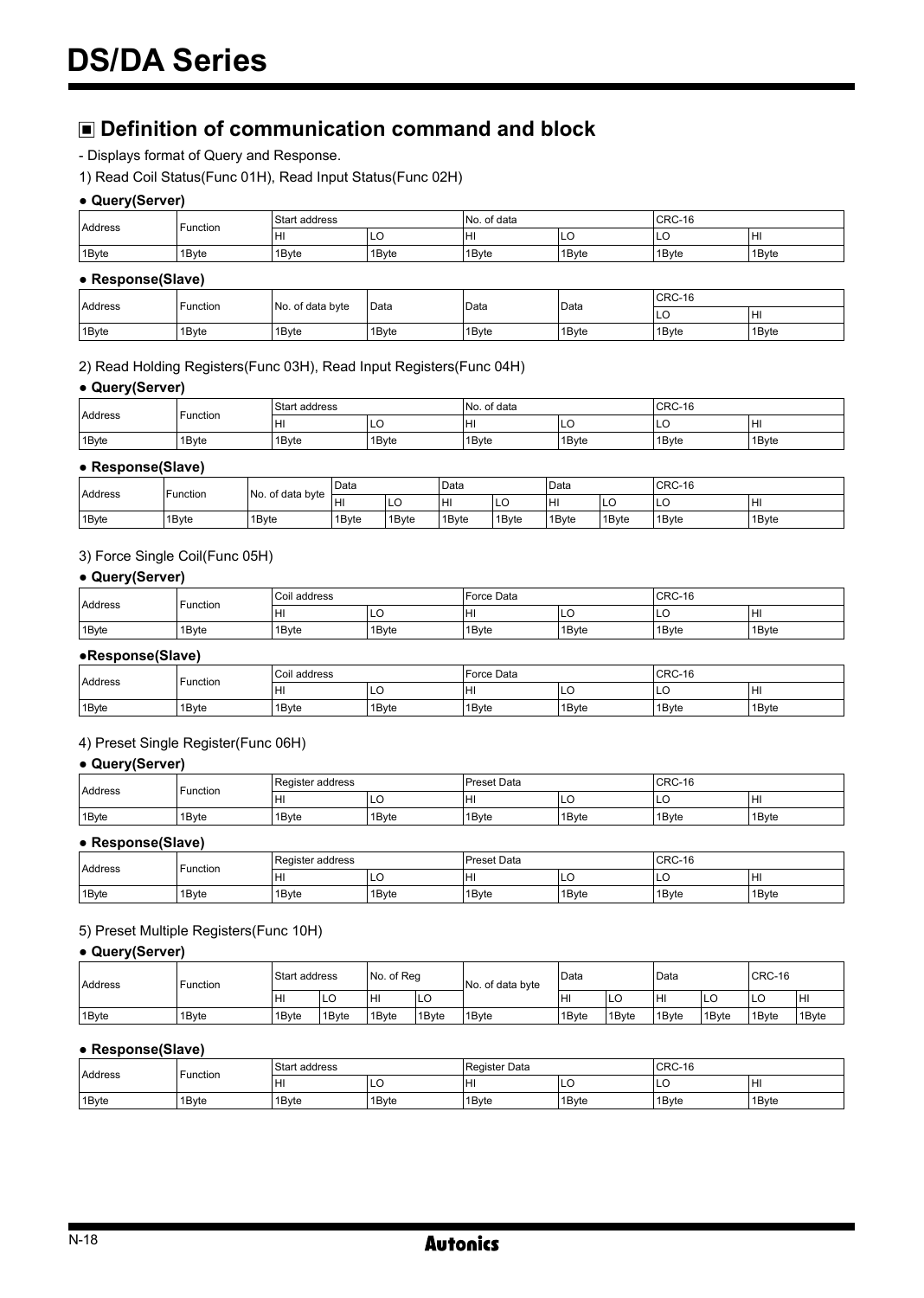# **Intelligent Display Unit**

**(A) Photo electric sensor**

**(B) Fiber optic sensor**

**(C) Door/Area sensor** 

**(D) Proximity** senso

**(E) Pressure sensor** 

**(F) Rotary encoder** 

**(G) Connector/ Socket** 

**(H) Temp. controller**

**(I) SSR/ Power controller**

**(J) Counter** 

# **Communication output**

# **Example of communication: Displays "DA16" 4 digit**

#### **● Communication setting**

Communication address: 1 (J1-ON, J2-OFF, J3-OFF, J4-OFF, J8-OFF, J16-OFF) Communication speed: 9600 bps (S2-ON, S3-OFF) Data Bit: 8Bit(fixed) Start/Stop Bit: 1Bit(fixed) Parity Bit: None(fixed)

#### **● Query**

| <b>Address</b> | Function | Start address |     | . of data<br>'No. |     | INo. of | Data<br>(4000001) | Data<br>(4000002) |     | 'Data<br>(4000003) |     | <b>Error Check</b><br>(CRC16) |        |     |
|----------------|----------|---------------|-----|-------------------|-----|---------|-------------------|-------------------|-----|--------------------|-----|-------------------------------|--------|-----|
|                |          | Iнı           | ∟∪  | нı                | ILO | †b∨te   | LU                | ŀΗI               | ᅛ   | HI                 | LC  | lнı                           | ⌒<br>◡ | lнı |
| 101            | 10       | 00            | 100 | <sub>00</sub>     | 103 | 106     | 100               | 101               | lod | 0A                 | 101 | 106                           | 78     | 17C |

#### **● Response**

| Address | Function | Start<br>t address |     | . of data<br>No. |    | CRC16 |     |
|---------|----------|--------------------|-----|------------------|----|-------|-----|
|         |          | н                  | ៲∟∪ | HI               | ◡  | ∼     | Iнı |
| 01      | טו       | 00                 | 00  | 00               | 03 | 80    | 08  |

# **PLC example program**

# **Parallel Dynamic1(4bit) input method**

① Display Unit DS/DA22-RP(1EA), Display Unit DS/DA22-RE(1EA)

② Data input method: Parallel Dynamic 1(4Bit)

③ Display result: "26℃" 3 digit display(flashes ℃)

④ PLC: Autonics LP Series

| F00012             |        |   |                                        |                                                      | (K)<br>Timer                                 |
|--------------------|--------|---|----------------------------------------|------------------------------------------------------|----------------------------------------------|
| M00016<br>V        |        |   | M000010 S )-                           |                                                      | (L)<br>Panel<br>meter                        |
| F00054<br>$\wedge$ |        |   | SFTL M0001 H0001                       | <b>CLOCK</b>                                         | (M)<br>Tacho/<br>Speed/Pulse<br>meter        |
| M00015             | F00054 | ⊶ | Y0000A)                                | Unit-display LATCH                                   |                                              |
| M00014             |        |   | BMOVG M00300 Y0003 H00004              |                                                      | (N)<br>Display<br>unit                       |
| M00013<br>M00012   | F00054 | ⇥ | Y00009 )<br>BMOVG M00304 Y00003 H00004 | 1's multiplier LATCH                                 | (O)<br>Sensor<br>controller                  |
| M00011             | F00054 | ⇥ | (Y00008)-                              |                                                      | (P)<br>Switching                             |
| M00010             |        |   | BMOVG M00308 Y00003 H00004             | 10's multiplier LATCH                                | mode power<br>supply                         |
| F00012             |        |   | BIN2BCD H109 M0030<br>END <sub>1</sub> | 26 display<br>upper-lower flahses<br>in unit-display | (Q)<br>Stepper<br>motor&<br>Driver&Controlle |
|                    |        |   |                                        |                                                      | (R)<br>Graphic/<br>Logic<br>panel            |

**Autonics** 

**(S) Field network device**

**(T) Software**

**(U) Other**